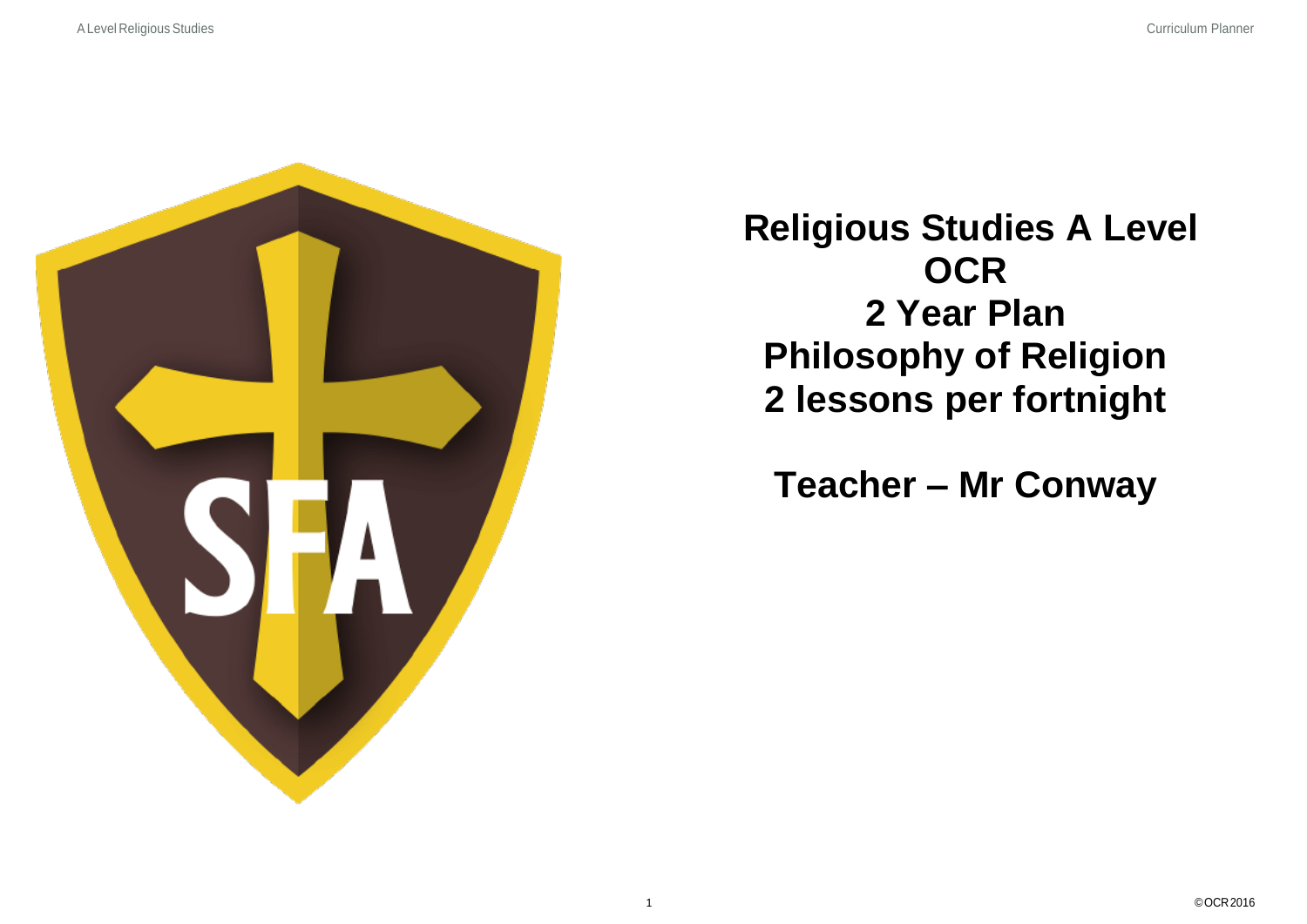| <b>Topic Year 1</b><br><b>Content Point</b><br><b>Term 1.1</b>        | <b>Hours</b>                                                       | <b>Suggested Teaching and Learning</b>                                                                                                                                                                                                                                                                                                                                                                                                                                                                                                                                                                                                                                                                                                                                                  | Suggested resources, scholarly views, academic approaches<br>and sources of wisdom and authority                                                                                                                                                                                                                                                                                                                                                                                                                                                        |
|-----------------------------------------------------------------------|--------------------------------------------------------------------|-----------------------------------------------------------------------------------------------------------------------------------------------------------------------------------------------------------------------------------------------------------------------------------------------------------------------------------------------------------------------------------------------------------------------------------------------------------------------------------------------------------------------------------------------------------------------------------------------------------------------------------------------------------------------------------------------------------------------------------------------------------------------------------------|---------------------------------------------------------------------------------------------------------------------------------------------------------------------------------------------------------------------------------------------------------------------------------------------------------------------------------------------------------------------------------------------------------------------------------------------------------------------------------------------------------------------------------------------------------|
| Ancient<br>Philosophical<br>Philosophical<br>Influences*<br>the forms | 5<br>views of Plato -<br>understanding of<br>reality, the cave and | Possible introduction to nature of Philosophy and Faith vs Reason<br>Background to Plato's teaching:<br>Influence of Socrates-Socratic Dialogue and the death of<br>Socrates,<br>Heraclitus on change,<br>Pythagorean ideas.<br>Outlining of the analogy of the cave – understanding of the<br>symbolism:<br>the shadows.<br>the chained prisoners,<br>the escaped prisoner,<br>the sun,<br>the world outside the cave.<br>Keythemes in the story of the cave-reason vs senses, forms vs<br>particulars (appearance), political rule.<br>Key Characteristics of the forms and Plato's arguments for the<br>forms:<br>the one over many argument,<br>the ideal standard argument.<br>Arguments against the forms:<br>the 3 <sup>rd</sup> manargument,<br>lack of empirical evidence etc. | OCR A Level Religious Studies (Wilkinson, Wilcockson & Campbell)<br>p16-28<br>Oxford A Level Religious Studies for OCR (Ahluwahlia & Bowie)<br>OCR AS Religious Studies (Taylor, Eyre & Knight) p10-17<br>Philosophy of Religion AS (Wilkinson & Campbell)<br>Plato's Republic book 7 514-521c<br>Stephen Law 'Philosophy Files' - What is real is an engaging<br>introduction to the cave and the forms.<br>http://plato.stanford.edu/entries/plato/ on Plato's ideas<br>Text of the Cave analogy<br>http://classics.mit.edu/Plato/republic.8.vii.html |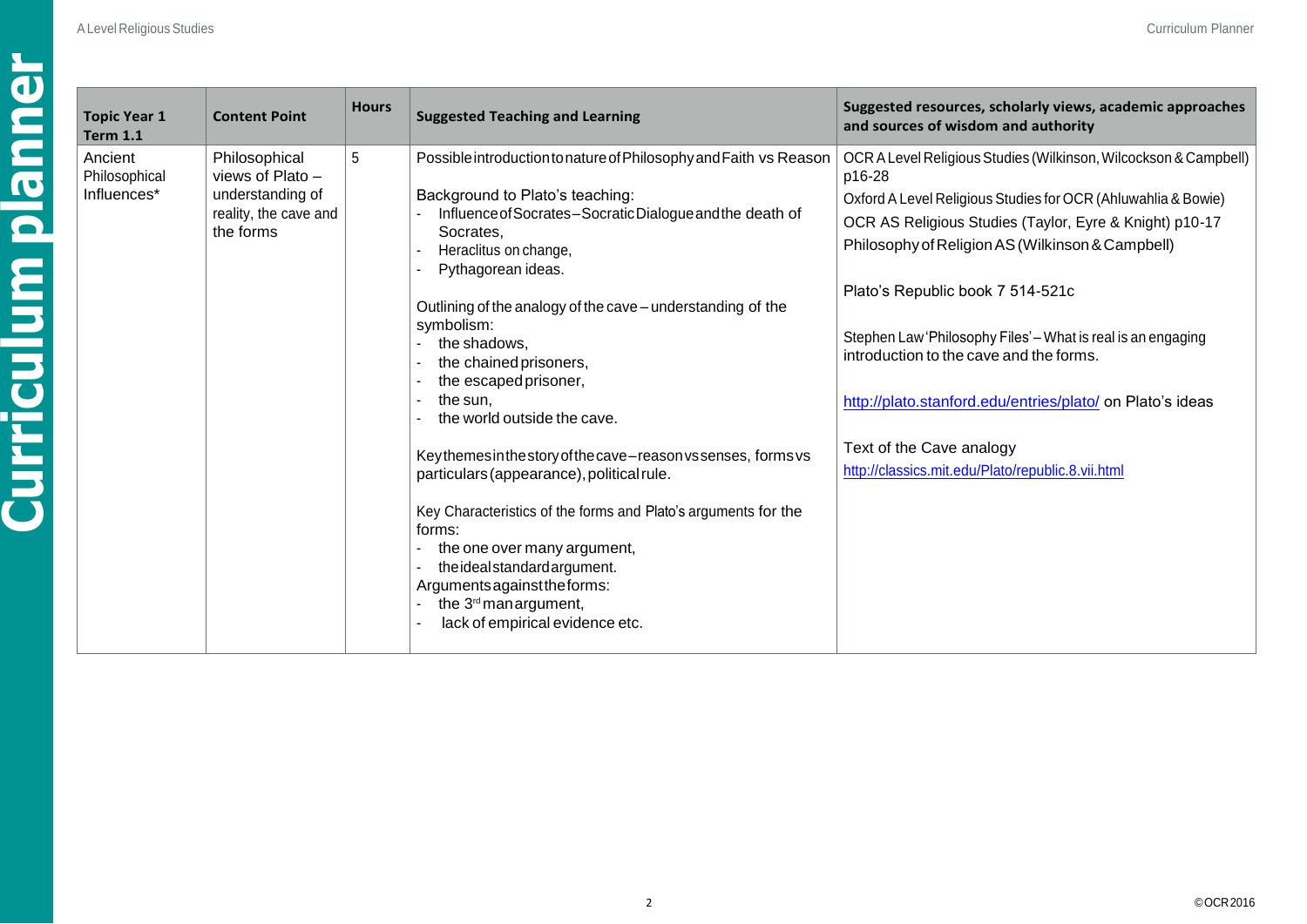| <b>Topic Year 1</b><br><b>Term 1.1</b>  | <b>Content Point</b>                                                                              | <b>Hours</b> | <b>Suggested Teaching and Learning</b>                                                                                                                                                                                                                                                                                                                                                                                                                                                                                                                                                                                                                                                                                                                                                                                                                                                                                                                                                                                                                                                                                                                                                                                                               | Suggested resources, scholarly views, academic approaches<br>and sources of wisdom and authority                                                                                                                                                                              |
|-----------------------------------------|---------------------------------------------------------------------------------------------------|--------------|------------------------------------------------------------------------------------------------------------------------------------------------------------------------------------------------------------------------------------------------------------------------------------------------------------------------------------------------------------------------------------------------------------------------------------------------------------------------------------------------------------------------------------------------------------------------------------------------------------------------------------------------------------------------------------------------------------------------------------------------------------------------------------------------------------------------------------------------------------------------------------------------------------------------------------------------------------------------------------------------------------------------------------------------------------------------------------------------------------------------------------------------------------------------------------------------------------------------------------------------------|-------------------------------------------------------------------------------------------------------------------------------------------------------------------------------------------------------------------------------------------------------------------------------|
| Ancient<br>Philosophical<br>Influences* | Philosophical<br>views of Aristotle -<br>understanding of<br>reality, four causes,<br>Prime Mover | 5            | Introduction to Aristotle via school of Athens painting focusing<br>particularly on the hand gestures involved<br>-Plato pointing upwards, Aristotle downwards (this world,<br>empiricism) Research on his life and interests.<br>Outline the four causes as an explanation of an object or event -<br>e.g.) A statue being made, a brick smashing a window:<br>the material cause,<br>efficient cause,<br>formal cause,<br>final cause-<br>Plato and Aristotle's different use of the idea of 'form.' The<br>teleological nature of explanation in Aristotle.<br>Strengths and weaknesses of the causes idea:<br>Does everything have purpose?<br>Do causes overlap?<br>Discussion of overall explanation of movement and change in the<br>universe - leading to unmoved mover/ uncaused cause.<br>Characteristics of the Prime Mover as immutable and if immutable<br>then also eternal, impassive and necessary.<br>Prime Mover as a teleological not an efficient first cause.<br>(Analogy of catdrawn to a saucer of milk or iron filings drawn to<br>magnetratherthantheideaofa domino rally)<br>Consider strengths and weaknesses of the Prime Mover such<br>as the answer given to evil and suffering yet the inability to<br>answer prayer. | OCR A Level Religious Studies (Wilkinson, Wilcockson & Campbell)<br>p29-39<br>Oxford A Level Religious Studies for OCR (Ahluwahlia & Bowie)<br>OCR AS Religious Studies (Taylor, Eyre & Knight) p18-23<br>The four causes http://classics.mit.edu/Aristotle/physics.2.ii.html |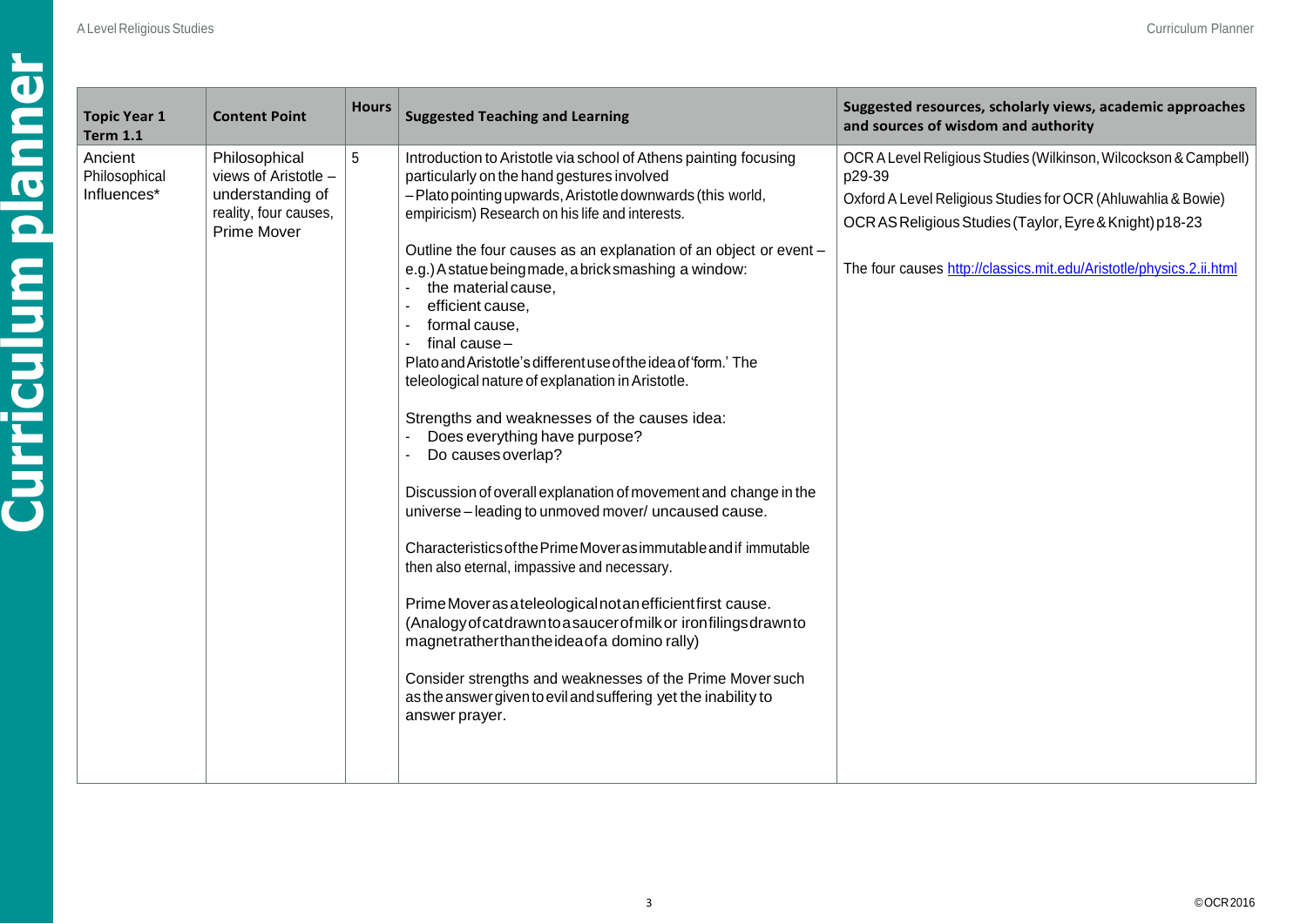|  | To<br>Ге         |
|--|------------------|
|  | An<br>Phi<br>Inf |
|  |                  |
|  |                  |
|  |                  |
|  |                  |
|  |                  |
|  |                  |
|  |                  |

| <b>Topic Year 1</b><br><b>Term 1.1</b>  | <b>Content Point</b>                                                                                     | <b>Hours</b>   | <b>Suggested Teaching and Learning</b>                                                                                                                                                                                                                                                                                                                                                                                                                                                                                                                                                                                                                                                                                                                                                                         | Suggested resources, scholarly views, academic approaches<br>and sources of wisdom and authority                                                                                                                                                                                                                                                                                                                     |
|-----------------------------------------|----------------------------------------------------------------------------------------------------------|----------------|----------------------------------------------------------------------------------------------------------------------------------------------------------------------------------------------------------------------------------------------------------------------------------------------------------------------------------------------------------------------------------------------------------------------------------------------------------------------------------------------------------------------------------------------------------------------------------------------------------------------------------------------------------------------------------------------------------------------------------------------------------------------------------------------------------------|----------------------------------------------------------------------------------------------------------------------------------------------------------------------------------------------------------------------------------------------------------------------------------------------------------------------------------------------------------------------------------------------------------------------|
| Ancient<br>Philosophical<br>Influences* | Comparison of<br>Plato and Aristotle<br>- reason vs senses,<br>the Form of the<br>Good vs Prime<br>Mover | $\overline{2}$ | A sorting exercise may be useful at this point to establish the<br>differences between the two thinkers.<br>Brief overview of reason/rationalism (Plato):<br>innate ideas,<br>$\mathbf{r}$<br>a priori knowledge,<br>method of deduction.<br>Brief overview of senses/empiricism (Aristotle):<br>mind as tabula rasa (blank slate),<br>a posteriori knowledge,<br>method of induction.<br>Consider the strengths and weaknesses of the two respective<br>methods, The following may stimulate discussion:<br>A priori knowledge - how do we know Maths? Or<br>Descartes' wax example.<br>Innate ideas - Chomsky's universal grammar, or the idea of<br>God (see later topics).<br>Induction - how do we know that water will boil at 100<br>degrees or that the sun will rise tomorrow (Hume on<br>induction)? | Oxford A Level Religious Studies for OCR (Ahluwahlia & Bowie)<br>Descartes Wax example is found in his Meditations chapter 2                                                                                                                                                                                                                                                                                         |
| Soul, Mind and<br>Body*                 | Soul, mind and<br>body in the thinking<br>of Plato and<br>Aristotle                                      | $\overline{2}$ | Introduce issues of 'personal identity' (what makes me me?) via<br>puzzles e.g. Theseus ship thought experiment, Locke's Prince and<br>Pauper, brain swap, soul swap thought experiments. Given that<br>every cell in our body is replaced over time, is there such a thing<br>asme?<br>Compare Plato and Aristotle's ideas on the soul:<br>Plato's soul as pre-existent, non-physical, source of<br>knowledge, the opposite in every sense of the body.<br>Arguments for the soul given by Plato: recollection, opposites,<br>linguisticargument.<br>Aristotle soul as formal cause of a person, all living things as<br>ensouled in this sense, the body-soul as ending at death.<br>Arguments for and against his view.                                                                                     | Theseus ship stimulus https://www.youtube.com/<br>watch?v=GQJB7DZyqIE<br>Foundations for the Study of Religion (Ahluwahlia)<br>OCR A Level Religious Studies (Wilkinson, Wilcockson & Campbell)<br>p40-55<br>Oxford A Level Religious Studies for OCR (Ahluwahlia & Bowie)<br>OCR A2 Religious Studies (Eyre, Knight & Rowe) p89-99<br>Ancient views of the soul http://plato.stanford.edu/entries/<br>ancient-soul/ |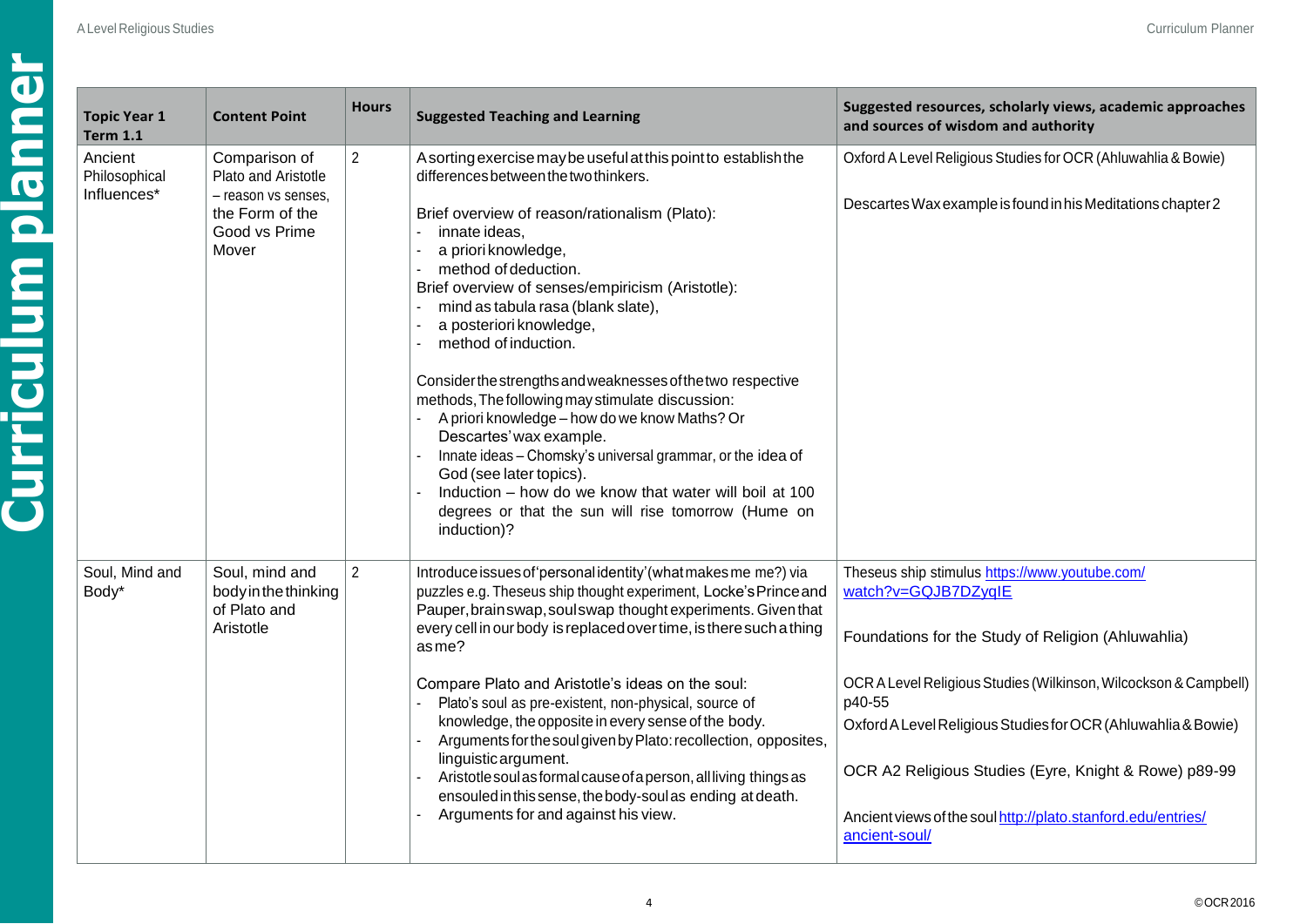| <b>Topic Year 1</b><br><b>Term 1.2</b> | <b>Content Point</b>  | <b>Hours</b> | <b>Suggested Teaching and Learning</b>                                                                                                                                                                                                                                                                                                                                                                                                                                                                                                                                             |
|----------------------------------------|-----------------------|--------------|------------------------------------------------------------------------------------------------------------------------------------------------------------------------------------------------------------------------------------------------------------------------------------------------------------------------------------------------------------------------------------------------------------------------------------------------------------------------------------------------------------------------------------------------------------------------------------|
| Soul, Mind and<br>Body*                | Substance Dualism   3 |              | Belief that there is a separate non-physical mind/soul in addition<br>to the physical body.<br>Descartes case for dualism:<br>The waves of doubt, why the body can be doubted.<br>$\overline{\phantom{a}}$<br>The Cogito (Ithink therefore I am) as an example of<br>something that cannot be doubted.<br>Descartes' three arguments for the soul: Divisibility, doubt,<br>clear and distinct ideas - These rest on Leibniz law the idea<br>that if there is one aspect in which things differ then logically<br>theymustbetwo different things.<br>Evaluation of these arguments. |
|                                        | Materialism           | 3            | Belief that consciousness is a feature of the physical brain and<br>that there is no separate substance.<br>The ability of science to expand our knowledge of the world and<br>the workings of the brain - the 'explanatory gap' has been<br>greatlyreduced. (Dawkins viewthat science will eventually ki<br>off the soul)<br>Differenttypes of materialism such as identity theory<br>- the mind is the brain, and behaviourism (although this does<br>nothavetobeinterpretedinamaterialist manner).                                                                              |

| Year 1<br>1.2 | <b>Content Point</b> | <b>Hours</b> | <b>Suggested Teaching and Learning</b>                                                                                                                                                                                                                                                                                                                                                                                                                                                                                                                 | Suggested resources, scholarly views, academic approaches<br>and sources of wisdom and authority                                                                                                                                                                                                                                                                                                                                                                    |
|---------------|----------------------|--------------|--------------------------------------------------------------------------------------------------------------------------------------------------------------------------------------------------------------------------------------------------------------------------------------------------------------------------------------------------------------------------------------------------------------------------------------------------------------------------------------------------------------------------------------------------------|---------------------------------------------------------------------------------------------------------------------------------------------------------------------------------------------------------------------------------------------------------------------------------------------------------------------------------------------------------------------------------------------------------------------------------------------------------------------|
| Mind and      | Substance Dualism 3  |              | Belief that there is a separate non-physical mind/soul in addition<br>to the physical body.<br>Descartes case for dualism:<br>The waves of doubt, why the body can be doubted.<br>The Cogito (Ithink therefore I am) as an example of<br>something that cannot be doubted.<br>Descartes' three arguments for the soul: Divisibility, doubt,<br>clear and distinct ideas - These rest on Leibniz law the idea<br>that if there is one aspect in which things differ then logically<br>theymustbetwo different things.<br>Evaluation of these arguments. | OCR A Level Religious Studies (Wilkinson, Wilcockson & Campbell)<br>Oxford A Level Religious Studies for OCR (Ahluwahlia & Bowie)<br>Descartes, The Meditations chapter 2 and chapter 6<br>Online version here http://www.earlymoderntexts.com/assets/<br>pdfs/descartes1641.pdf<br>Descartes, Principles of Philosophy 1.60-65<br>http://www.earlymoderntexts.com/assets/pdfs/<br>descartes1644part1.pdf                                                           |
|               | Materialism          | 3            | Belief that consciousness is a feature of the physical brain and<br>that there is no separate substance.<br>The ability of science to expand our knowledge of the world and<br>the workings of the brain - the 'explanatory gap' has been<br>greatlyreduced. (Dawkins viewthat science will eventually kill<br>off the soul)<br>Differenttypes of materialism such as identity theory<br>- the mind is the brain, and behaviourism (although this does<br>nothavetobe interpreted in a materialist manner).                                            | OCR A2 Religious Studies (Eyre, Knight & Rowe) p89-99<br>OCR A Level Religious Studies (Wilkinson, Wilcockson & Campbell)<br>p40-55<br>Oxford A Level Religious Studies for OCR (Ahluwahlia & Bowie)<br>Blackmore, S (2010) Consciousness chapter 1 & 2 provide a good<br>summary.<br>Ryle, G (1949) The concept of mind chapter 1.<br>Dawkins' view on the soul<br>https://www.edge.org/conversation/richard_dawkins-steven_<br>pinker-is-science-killing-the-soul |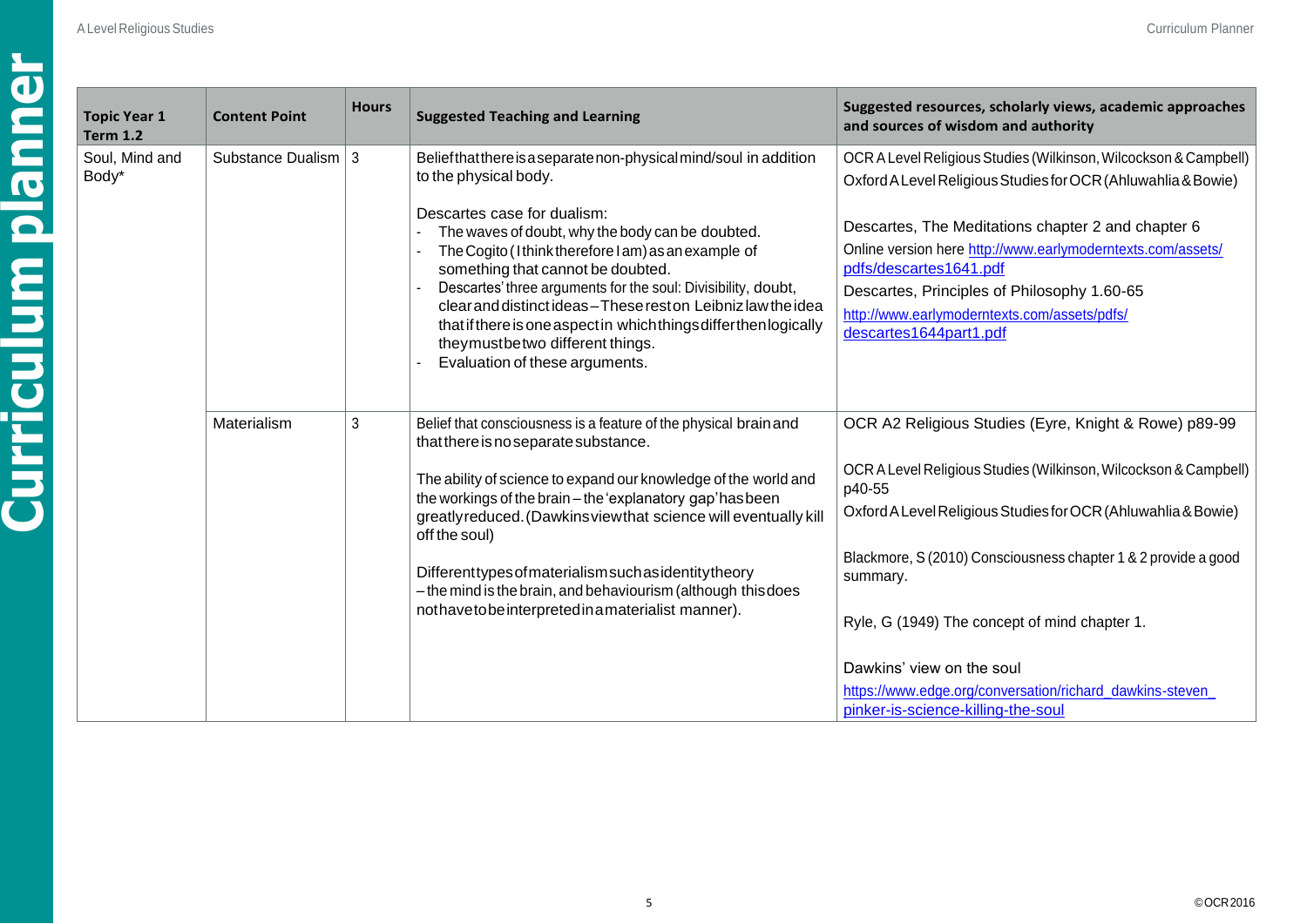**Curriculum planner**

| <b>Content Point</b><br>Issues related to<br>ideas about soul, | <b>Hours</b><br>$\mathbf{3}$ | <b>Suggested Teaching and Learning</b>                                                                                                                                                                                                                                                                                                                                                                                                                                                                                                                                                                                                                                                                                                                                                                                                                                                                                                                                                                                                             | Suggested resources, scholarly views, academic approaches<br>and sources of wisdom and authority                                                                                                                                                                                                                                                                                                                                                                                                                                                                                                                        |
|----------------------------------------------------------------|------------------------------|----------------------------------------------------------------------------------------------------------------------------------------------------------------------------------------------------------------------------------------------------------------------------------------------------------------------------------------------------------------------------------------------------------------------------------------------------------------------------------------------------------------------------------------------------------------------------------------------------------------------------------------------------------------------------------------------------------------------------------------------------------------------------------------------------------------------------------------------------------------------------------------------------------------------------------------------------------------------------------------------------------------------------------------------------|-------------------------------------------------------------------------------------------------------------------------------------------------------------------------------------------------------------------------------------------------------------------------------------------------------------------------------------------------------------------------------------------------------------------------------------------------------------------------------------------------------------------------------------------------------------------------------------------------------------------------|
|                                                                |                              |                                                                                                                                                                                                                                                                                                                                                                                                                                                                                                                                                                                                                                                                                                                                                                                                                                                                                                                                                                                                                                                    |                                                                                                                                                                                                                                                                                                                                                                                                                                                                                                                                                                                                                         |
| mind and body                                                  |                              | Review of case for dualism from Descartes and Plato and case<br>for materialism from Aristotle, Dawkins and Blackmore.<br>Consider arguments for the soul: qualia, explanatory gap,<br>alleged out of body experiences.                                                                                                                                                                                                                                                                                                                                                                                                                                                                                                                                                                                                                                                                                                                                                                                                                            | OCR A Level Religious Studies (Wilkinson, Wilcockson & Campbell)<br>p40-55<br>Oxford A Level Religious Studies for OCR (Ahluwahlia & Bowie)<br>Ryle, G (1949) The concept of mind chapter 1                                                                                                                                                                                                                                                                                                                                                                                                                             |
|                                                                |                              | minds, Ryle's category mistakes as a criticism of Dualism.                                                                                                                                                                                                                                                                                                                                                                                                                                                                                                                                                                                                                                                                                                                                                                                                                                                                                                                                                                                         |                                                                                                                                                                                                                                                                                                                                                                                                                                                                                                                                                                                                                         |
| <b>Content Point</b>                                           | <b>Hours</b>                 | <b>Suggested Teaching and Learning</b>                                                                                                                                                                                                                                                                                                                                                                                                                                                                                                                                                                                                                                                                                                                                                                                                                                                                                                                                                                                                             | Suggested resources, scholarly views, academic approaches<br>and sources of wisdom and authority                                                                                                                                                                                                                                                                                                                                                                                                                                                                                                                        |
| Teleological<br>Argument<br>Cosmological<br>Argument           | $\mathbf{3}$<br>3            | Presentation of Paley's teleological argument.<br>Attempting to solve jigsaws may reinforce the view that<br>intelligence rather than chance best explains complexity.<br>Paley's watch links intelligence to complexity.<br>Paley's view that the argument remains valid even if we had<br>not seen a watch, the watch was broken, the watch was able<br>to reproduce itself.<br>Aquinas' teleological argument (may be an opportunity to<br>revisit the Aristotelean view of the universe) that the arrow<br>requires the archer in order to hit the target.<br>Presentation of Aquinas' first and second ways leading to<br>idea of unmoved mover and uncaused cause - Aquinas<br>does not necessarily think of causes extending back in<br>time, but refers to present causes also.<br>Introduce idea of necessity and contingency. Aquinas' 3rd<br>way. It may be possible to look at Kalam version of the<br>argument also as an example of contribution of Islamic<br>thought.<br>Leibniz principle of sufficient reason as a background to | OCR A Level Religious Studies (Wilkinson, Wilcockson & Campbell)<br>p56-80<br>Oxford A Level Religious Studies for OCR (Ahluwahlia & Bowie)<br>OCR AS & A2 Philosophy of Religion (MTaylor)<br>Paley, Natural Theology chapter 1.<br>http://naturaltheology.us/state-of-the-argument/192.html<br>Aquinas 5 ways<br>http://www.newadvent.org/summa/1002.htm<br>OCR A Level Religious Studies (Wilkinson, Wilcockson &<br>Campbell) p56-80<br>Oxford A Level Religious Studies for OCR (Ahluwahlia &<br>Bowie) OCR AS & A2 Philosophy of Religion (M Taylor)<br>Aquinas 5 ways<br>http://www.newadvent.org/summa/1002.htm |
|                                                                |                              |                                                                                                                                                                                                                                                                                                                                                                                                                                                                                                                                                                                                                                                                                                                                                                                                                                                                                                                                                                                                                                                    | Arguments against the soul: Problem of interaction, other<br>cosmological arguments.                                                                                                                                                                                                                                                                                                                                                                                                                                                                                                                                    |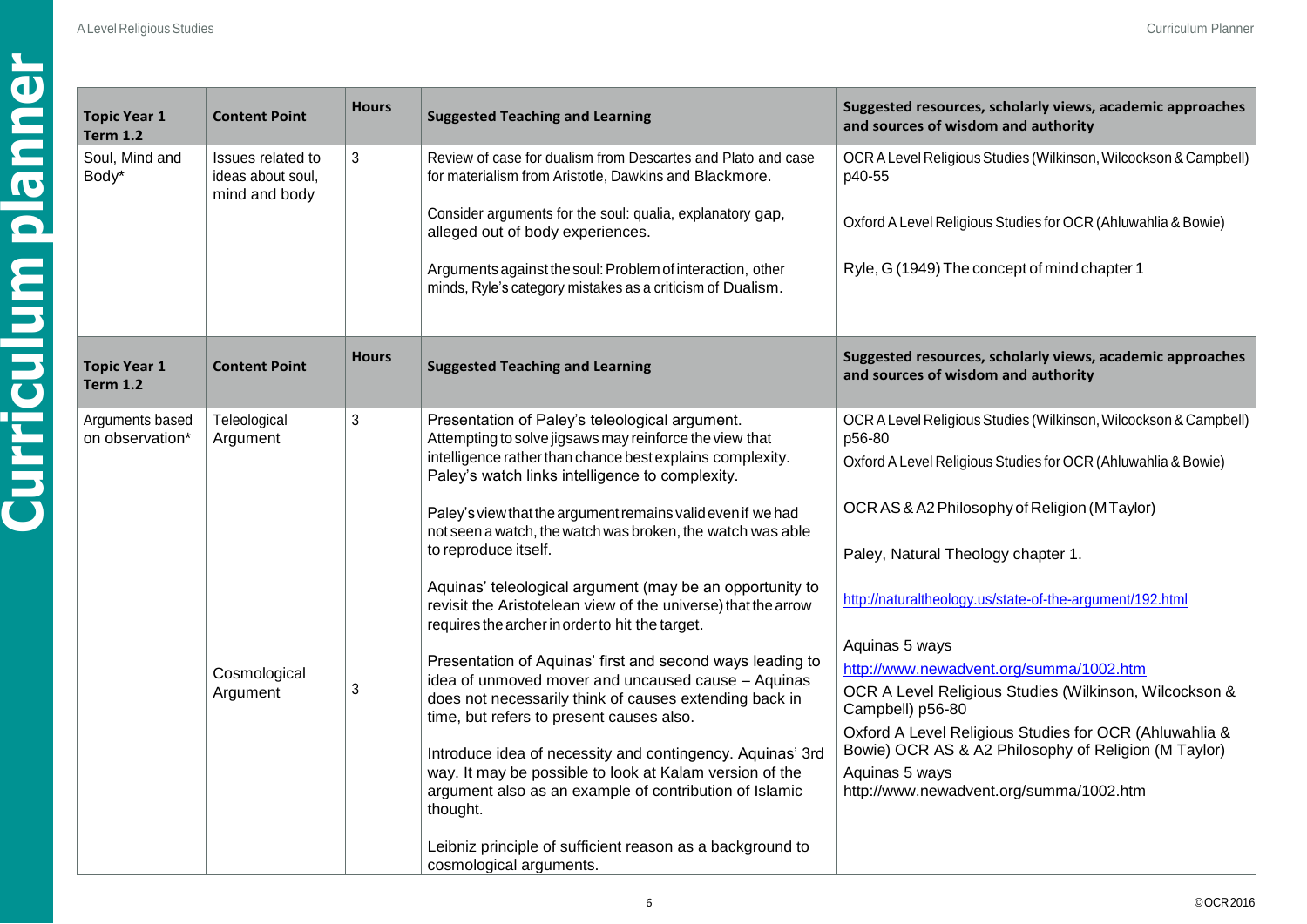**Curriculum planner**

| <b>Topic Year 1</b><br><b>Term 2.1</b> | <b>Content Point</b>                               | <b>Hours</b> | <b>Suggested Teaching and Learning</b>                                                                                                                                                                                                                                                                                                                                                                                                                                                                                                                                                                                                                                                                                                                                                                                                                                           | Suggested resources, scholarly views, academic approaches<br>and sources of wisdom and authority                                                                                                                                                                                                                                                                                                                                        |
|----------------------------------------|----------------------------------------------------|--------------|----------------------------------------------------------------------------------------------------------------------------------------------------------------------------------------------------------------------------------------------------------------------------------------------------------------------------------------------------------------------------------------------------------------------------------------------------------------------------------------------------------------------------------------------------------------------------------------------------------------------------------------------------------------------------------------------------------------------------------------------------------------------------------------------------------------------------------------------------------------------------------|-----------------------------------------------------------------------------------------------------------------------------------------------------------------------------------------------------------------------------------------------------------------------------------------------------------------------------------------------------------------------------------------------------------------------------------------|
| Arguments based<br>on observation*     | Challenges to the<br>arguments from<br>observation | 5            | Hume's criticism of these arguments:<br>the appropriateness of such analogies,<br>poor design, the possibility of multiple limited designers,<br>the Epicurean Thesis that in an infinite amount of time order<br>may randomly arise,<br>the fallacy of composition<br>Mill's objection that nature does far worse atrocities than those of<br>human beings may be used particularly as a critique of design.<br>Darwinian evolution as an alternative explanation of apparent<br>design within the universe - can the believer respond to this. Does<br>itaffectbotharguments of just the teleological?<br>Although not required by this spec. the section of Copleston-<br>Russell debate on sufficient reason vs universe is just there<br>(fallacy of composition) may be worth discussing.<br>Responses to the challenges - Tennant and<br>Swinburne's anthropic arguments. | OCR A Level Religious Studies (Wilkinson, Wilcockson & Campbell)<br>p56-80<br>Oxford A Level Religious Studies for OCR (Ahluwahlia & Bowie)<br>OCR AS & A2 Philosophy of Religion (M Taylor)<br>http://www.davidhume.org/texts/dnr.html chapter 2.<br>Copleston-Russell audio<br>https://www.youtube.com/watch?v=-BWFpBTqSN0<br>Dawkins, R (1991) The Blind Watchmaker chapter 1<br>Palmer, M (2002) the Question of God. Chapter 2 & 3 |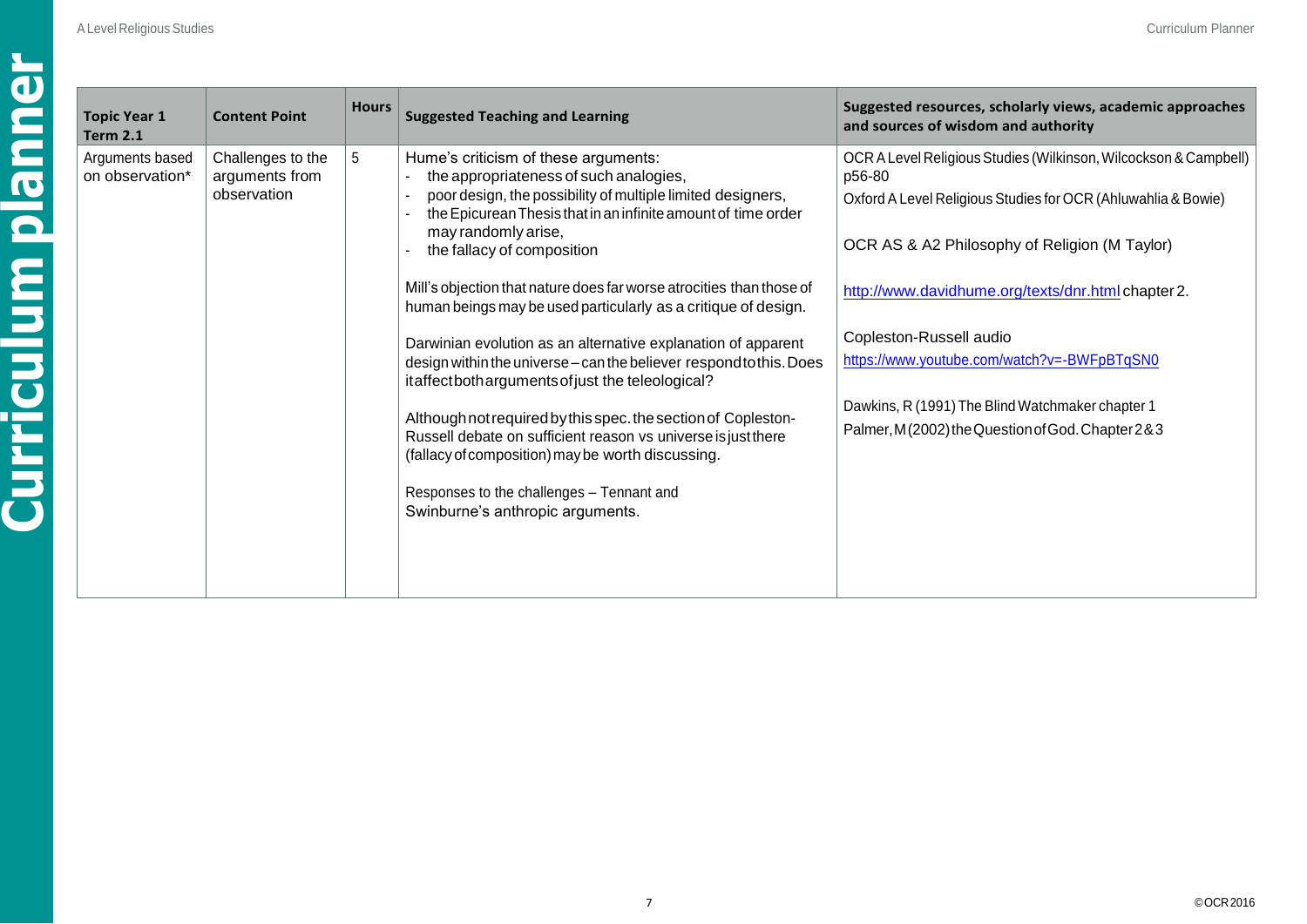| <b>Topic Year 1</b>                        | <b>Content Point</b>                                                                                                               | <b>Hours</b>   | <b>Suggested Teaching and Learning</b>                                                                                                                                                                                                                                                                                                                                                                                                                                                                                                                                                                                                                       | Suggested resources, scholarly views, academic approaches<br>and sources of wisdom and authority                                                                                                                                                                                                                                                                            |
|--------------------------------------------|------------------------------------------------------------------------------------------------------------------------------------|----------------|--------------------------------------------------------------------------------------------------------------------------------------------------------------------------------------------------------------------------------------------------------------------------------------------------------------------------------------------------------------------------------------------------------------------------------------------------------------------------------------------------------------------------------------------------------------------------------------------------------------------------------------------------------------|-----------------------------------------------------------------------------------------------------------------------------------------------------------------------------------------------------------------------------------------------------------------------------------------------------------------------------------------------------------------------------|
| <b>Term 2.2</b><br>The Problem of<br>evil* | Presentations of the<br>problem of evil                                                                                            | $\overline{2}$ | The distinction between moral and natural evil. The evidential<br>problem of evil.<br>The logical problem of evil-the inconsistent triad which could<br>link back to Mill if covered on teleological argument.<br>Mackie's presentation of problem of evil and attack on divine<br>attributes (God as omnificent) may present stretch and<br>challenge.<br>Suggest possible solutions:<br>a deistic type Prime Mover,<br>denial of reality of evil,<br>limited God,<br>free will,<br>character building.<br>Consideration as to the helpfulness of each of these solutions.                                                                                  | OCR A Level Religious Studies (Wilkinson, Wilcockson & Campbell)<br>p113-133<br>Oxford A Level Religious Studies for OCR (Ahluwahlia & Bowie)<br>Mackie, J'The Miracle of Theism'                                                                                                                                                                                           |
|                                            | Augustine theodicy 4<br>- justification<br>of God's action/<br>inaction<br>Discuss of issues<br>relating to the<br>problem of evil |                | Augustine on evil - review what is known of Augustine if DCT<br>option taught and topic already covered.<br>Overview of life and influences on Augustine:<br>Manicheism, sexuality, experience of grace<br>Key themes in Augustine's theodicy:<br>the original perfection,<br>the fall,<br>ä,<br>free will,<br>$\blacksquare$<br>corruption of the natural world,<br>aesthetic theme,<br>predestination and grace.<br>Issues with Augustinian theodicy:<br>biological errors regarding 'all in Adam's loins',<br>belief in literal Adam and Eve,<br>÷,<br>can a 'perfect world' go wrong,<br>$\blacksquare$<br>tension between free will and predestination. | OCR A Level Religious Studies (Wilkinson, Wilcockson & Campbell)<br>p113-133<br>Oxford A Level Religious Studies for OCR (Ahluwahlia & Bowie)<br>Augustine 'The City of God' part 2<br>http://www.unilibrary.com/ebooks/Saint%20Augustine%20-%20<br>City%20of%20God.pdf<br>Augustine, 'What is evil?' in Davies, B (2000) Philosophy of Religion:<br>a guide and anthology. |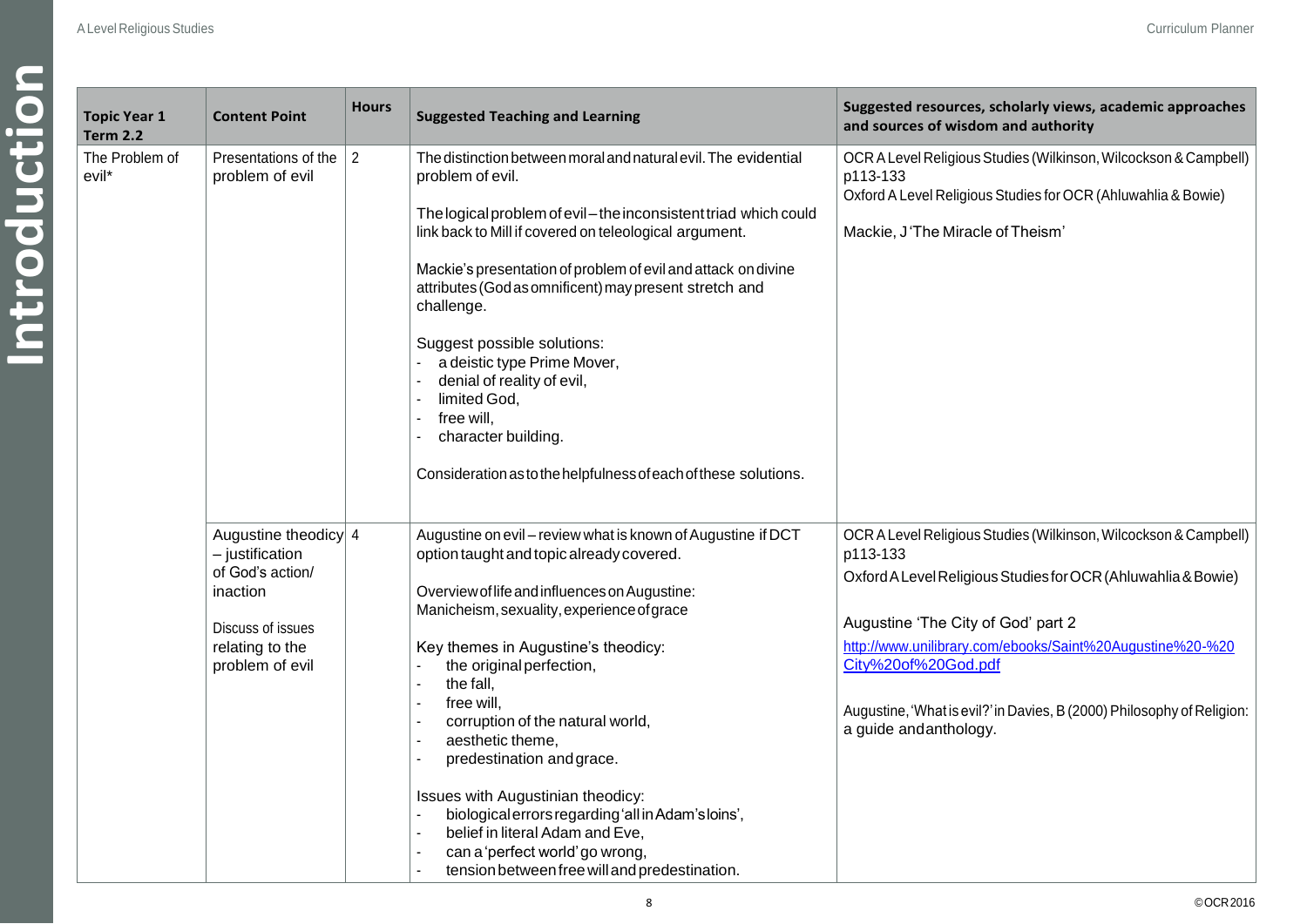| <b>Topic Year 1</b><br><b>Term 2.2</b> | <b>Content Point</b>                                                                  | <b>Hours</b>   | <b>Suggested Teaching and Learning</b>                                                                                                                                                                                                                                                                                                                                                                                                                                                                                                                                             | Suggested resources, scholarly views, academic approaches<br>and sources of wisdom and authority                                              |
|----------------------------------------|---------------------------------------------------------------------------------------|----------------|------------------------------------------------------------------------------------------------------------------------------------------------------------------------------------------------------------------------------------------------------------------------------------------------------------------------------------------------------------------------------------------------------------------------------------------------------------------------------------------------------------------------------------------------------------------------------------|-----------------------------------------------------------------------------------------------------------------------------------------------|
| The Problem of<br>evil <sup>*</sup>    | Hick's theodicy $-$<br>justification of God's<br>action/inaction<br>Discuss of issues | $\overline{4}$ | Brief introduction to Irenaeus as the background to Hick's<br>theodicy. Idea of character being moulded: Potter and the<br>Clay, Jonah and the whale.<br>Hick's presentation of Irenaean theodicy in 'Evil and the God of                                                                                                                                                                                                                                                                                                                                                          | OCR A Level Religious Studies (Wilkinson, Wilcockson & Campbell)<br>p113-133<br>Oxford A Level Religious Studies for OCR (Ahluwahlia & Bowie) |
|                                        | relating to the<br>problem of evil                                                    |                | Love:<br>the need for free will,<br>evil as an instrumental good,<br>idea of epistemic distance,<br>soul making (John Keats).<br>Hick's universalism-a God of love could not condemn people to<br>hell.                                                                                                                                                                                                                                                                                                                                                                            | Hick, J'Evil and the God of Love' Part 4.<br>Swinburne, R'Is there a God?'<br>Mackie, J'The Miracle of Theism'                                |
|                                        |                                                                                       |                | Swinburne's development of similar ideas could be considered<br>for stretch and challenge: A world without evil would be a 'toy<br>world', natural laws must be constant, we must be free even to<br>damn ourselves to hell.<br>Consider issues of such approaches such as:<br>the instrumental criticism of DZ Phillips.<br>suffering that appears dysteleological, Dostoevsky<br>- brothers Karamazov 'I must return my ticket.'<br>Mackie's suggestion that God could have given free will to only<br>do good things. Hick's response that this would not be real<br>free will. |                                                                                                                                               |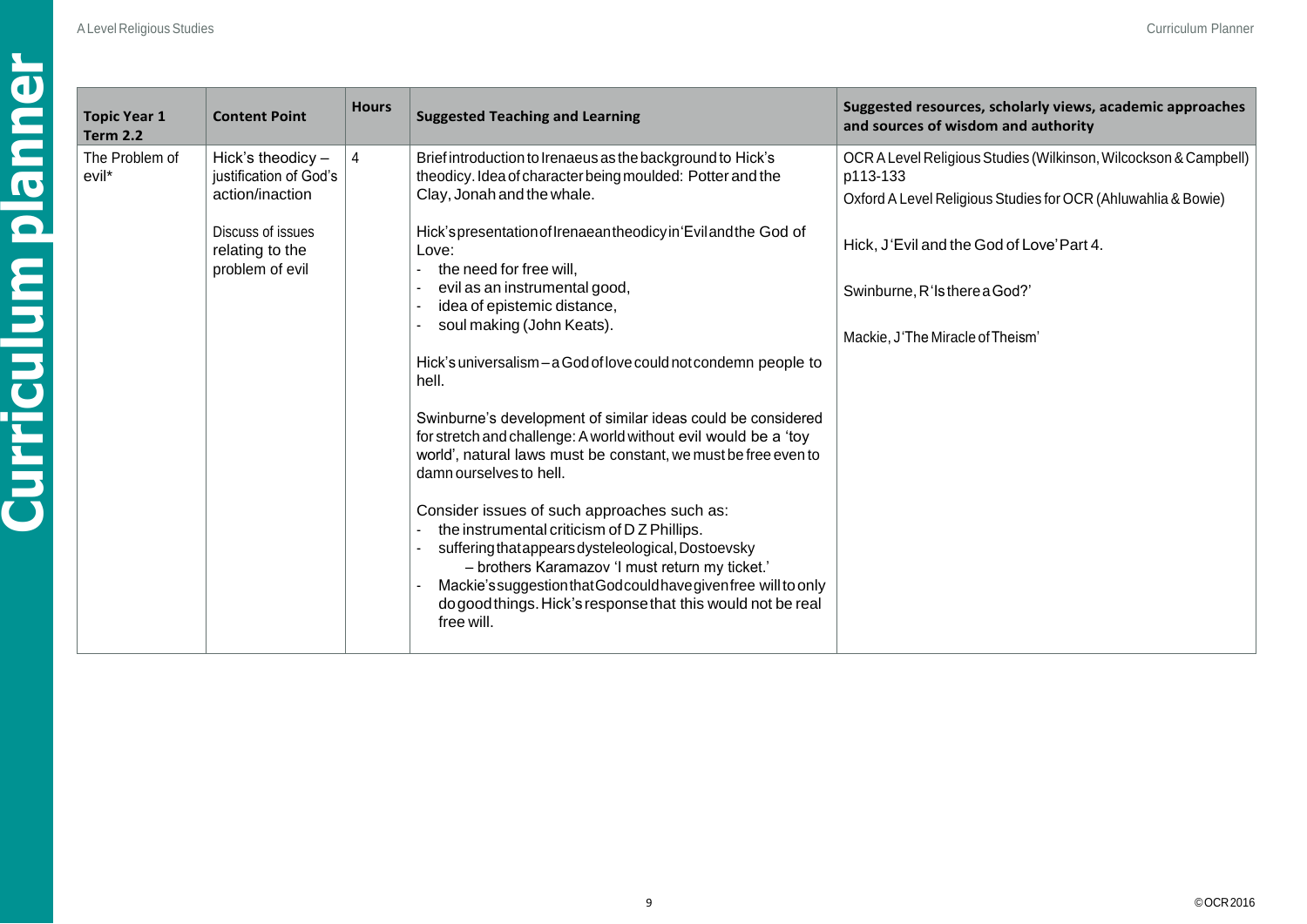**Curriculum planner**

└

| <b>Topic Year 1</b><br><b>Term 2.2</b> | <b>Content Point</b>                          | Approximate<br><b>Hours of teaching</b> | <b>Suggested Teaching and Learning</b>                                                                                                                                                                                                                                                                                                                                                                       | Suggested resources, scholarly views, academic approaches<br>and sources of wisdom and authority                                                                         |                                                                                                                  |
|----------------------------------------|-----------------------------------------------|-----------------------------------------|--------------------------------------------------------------------------------------------------------------------------------------------------------------------------------------------------------------------------------------------------------------------------------------------------------------------------------------------------------------------------------------------------------------|--------------------------------------------------------------------------------------------------------------------------------------------------------------------------|------------------------------------------------------------------------------------------------------------------|
| Arguments based<br>on reason*          | The Ontological<br>argument                   | 5                                       | Introduce and review key terms: A priori, a posteriori,<br>contingency, necessity, Ontological.                                                                                                                                                                                                                                                                                                              | OCR A Level Religious Studies (Wilkinson, Wilcockson & Campbell)<br>p81-94                                                                                               |                                                                                                                  |
|                                        |                                               |                                         |                                                                                                                                                                                                                                                                                                                                                                                                              | Anselm's first version of the Ontological Argument as<br>outlined in proslogion 2.                                                                                       | Oxford A Level Religious Studies for OCR (Ahluwahlia & Bowie)<br>Anselm's argument in Proslogion chapter 2 and 3 |
|                                        |                                               |                                         | Gaunilo's criticism of the arguments - the perfect<br>island and the difficulty of moving from thought to<br>reality.                                                                                                                                                                                                                                                                                        | http://sourcebooks.fordham.edu/halsall/basis/anselm-<br>proslogium.asp                                                                                                   |                                                                                                                  |
|                                        |                                               |                                         | Anselm's second version of the Ontological Argument<br>in proslogion 3 (although not a response to Gaunilo-<br>students could consider whether this version avoids<br>the difficulties of the previous).                                                                                                                                                                                                     | Gaunilo's objection and Anselm's reply<br>http://sourcebooks.fordham.edu/halsall/basis/anselm-gaunilo.asp<br>Kant, I 'A critique of pure reason.' Second Division III.IV |                                                                                                                  |
|                                        |                                               |                                         | Kant's criticisms of the Ontological Argument -<br>specifically Descartes version-that the Ontological<br>Argument is essentially analytic describing the<br>concept of God without describing anything in the<br>world, that existence is not a predicate and cannot be<br>treated as such. Russell's view on predication-that it<br>makes no sense to predicate something if the subject<br>may not exist. |                                                                                                                                                                          |                                                                                                                  |
|                                        | Issues related to<br>arguments from<br>reason | 3                                       | Consider whether the issues highlighted above can<br>be overcome. Modern versions of the ontological<br>argument as possible improvements on Anselm's<br>version: Descartes, Malcolm or Plantinga.                                                                                                                                                                                                           | OCR A Level Religious Studies (Wilkinson, Wilcockson & Campbell)<br>p81-94<br>Oxford A Level Religious Studies for OCR (Ahluwahlia & Bowie)                              |                                                                                                                  |
|                                        |                                               |                                         | Can arguments using reason prove God's existence?<br>Aquinas' criticism.                                                                                                                                                                                                                                                                                                                                     | Plantinga, A (1978) God, Freedom and Evil                                                                                                                                |                                                                                                                  |
|                                        |                                               |                                         | Which type of argument is better? The A Priori or the A<br>posteriori?                                                                                                                                                                                                                                                                                                                                       |                                                                                                                                                                          |                                                                                                                  |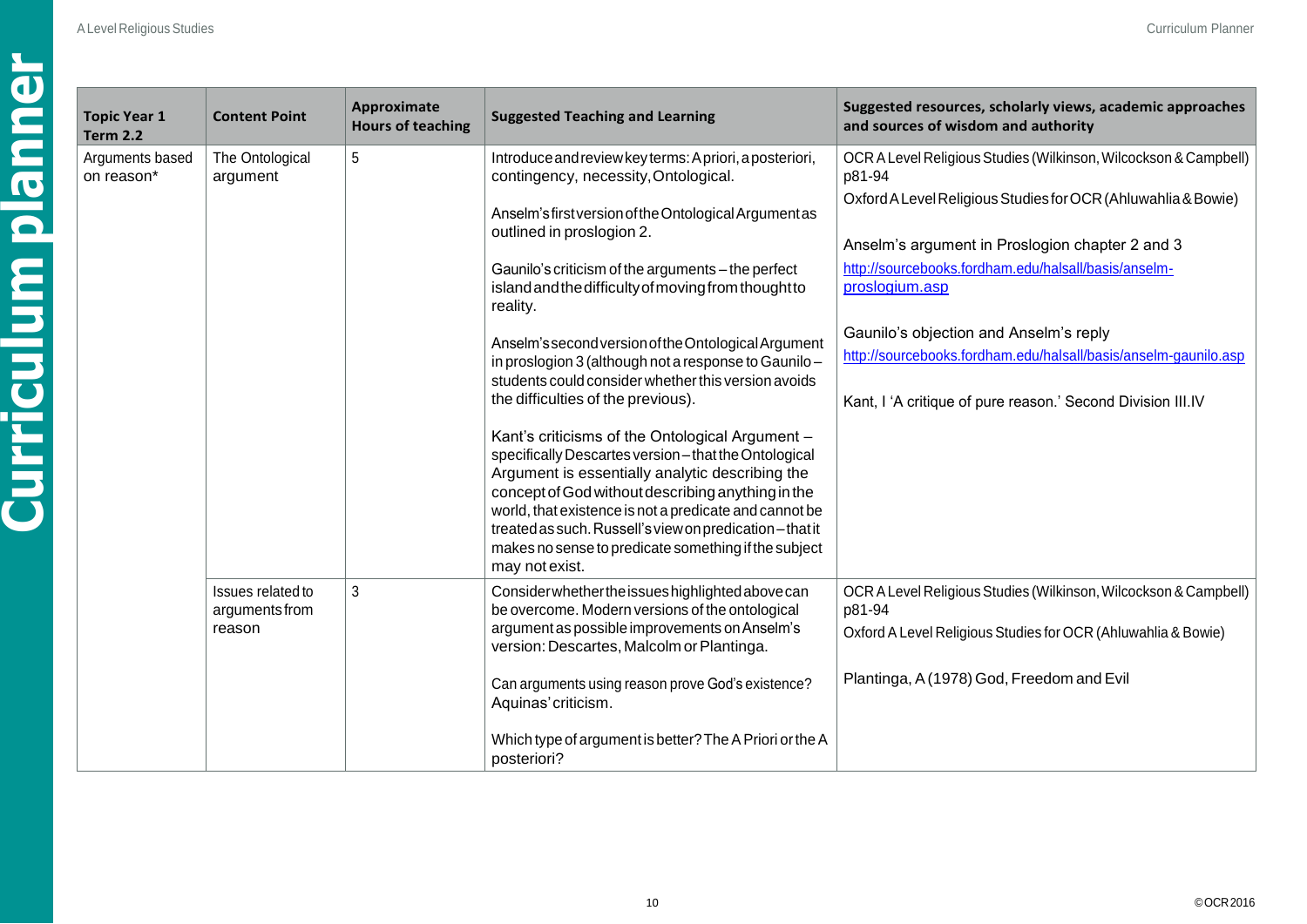| <b>Topic Year 1</b><br><b>Term 3.1</b> | <b>Content Point</b>                                          | Approximate<br><b>Hours of teaching</b> | <b>Suggested Teaching and Learning</b>                                                                                                                                                                                                                                                                                                                                                        | Suggested resources, scholarly views, academic approaches<br>and sources of wisdom and authority |
|----------------------------------------|---------------------------------------------------------------|-----------------------------------------|-----------------------------------------------------------------------------------------------------------------------------------------------------------------------------------------------------------------------------------------------------------------------------------------------------------------------------------------------------------------------------------------------|--------------------------------------------------------------------------------------------------|
| Religious<br>Experience*               | Nature and<br>influence of<br>religious experience            | 4                                       | Reallife example of a religious experience may be<br>used to stimulate discussion.                                                                                                                                                                                                                                                                                                            | Example of a religious experience: Davey Falcus https://www.<br>youtube.com/watch?v=GbvPnotaZYw  |
|                                        | - mystical and<br>conversion<br>experiences                   |                                         | Nature of experience-Mystical: 4 criteria present in<br>mystical experiences according to William James:<br>Ineffable,                                                                                                                                                                                                                                                                        | OCR A Level Religious Studies (Wilkinson, Wilcockson & Campbell)<br>p95-112                      |
|                                        |                                                               |                                         | Noetic,<br>Transient,                                                                                                                                                                                                                                                                                                                                                                         | Oxford A Level Religious Studies for OCR (Ahluwahlia & Bowie)                                    |
|                                        |                                                               |                                         | Passive.                                                                                                                                                                                                                                                                                                                                                                                      | OCRA2Religious Studies (Eyre, Knight & Rowe) p34-37                                              |
|                                        |                                                               |                                         | Numinous experiences-Otto's account of experience<br>of the 'wholly other.' Numinous experiences as<br>mysterium, tremendum et fascinans. Example of Isaiah<br>chapter 6.                                                                                                                                                                                                                     | Hay, D 'Religious Experience Today'                                                              |
|                                        |                                                               |                                         |                                                                                                                                                                                                                                                                                                                                                                                               | Otto, R The idea of the Holy chapter 4 & 5                                                       |
|                                        |                                                               |                                         | Conversionexperience-James'twotypes of<br>conversion, St Paul as example or Yusuf Islam (Cat<br>Stevens).                                                                                                                                                                                                                                                                                     | James, W 'The Varieties of Religious Experience.' Lectures<br>9,10,16,17 and 20                  |
|                                        | <b>Different</b><br>understandings of<br>religious experience | 4                                       | View of James and Swinburne that Religious<br>Experiences are genuine - Swinburne on testimony,<br>James on pragmaticism and judging the fruit.<br>View of Freud and Feuerbach that religious experience<br>has a psychological explanation - humans invent<br>concept of God, God as answer to deep psychological<br>needs, religious experience as subconsciously<br>triggered like dreams. | OCR A Level Religious Studies (Wilkinson, Wilcockson & Campbell)<br>p95-112                      |
|                                        |                                                               |                                         |                                                                                                                                                                                                                                                                                                                                                                                               | Oxford A Level Religious Studies for OCR (Ahluwahlia & Bowie)                                    |
|                                        |                                                               |                                         |                                                                                                                                                                                                                                                                                                                                                                                               | OCRA2ReligiousStudies(Eyre,Knight&Rowe)p44-47                                                    |
|                                        |                                                               |                                         |                                                                                                                                                                                                                                                                                                                                                                                               | James, W 'The Varieties of Religious Experience.' Lectures<br>9,10,16,17 and 20                  |
|                                        |                                                               |                                         | View of Russell that religious experience has a<br>physiological basis, supported by Dawkins and others,<br>Persinger's God helmet.                                                                                                                                                                                                                                                           | The God helmet<br>https://www.youtube.com/watch?v= O aGIm9QjU                                    |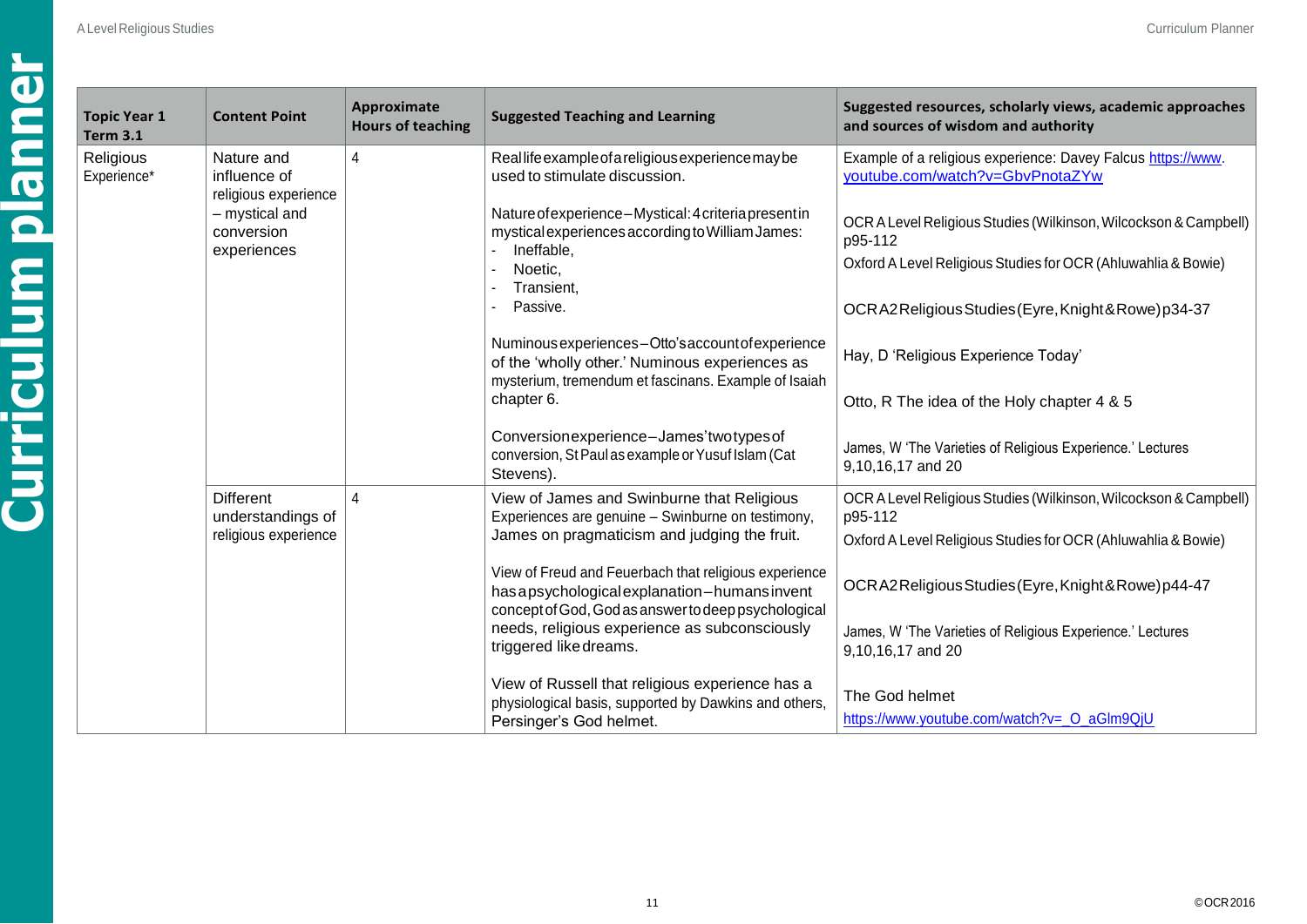| <b>Topic Year 1</b><br><b>Term 3.1</b> | <b>Content Point</b>                                                                                                                                                     | <b>Hours</b> | <b>Suggested Teaching and Learning</b>                                                                                                                                                                                                                                                                                                                                                                                                                                                                                                                                                                                                  | Suggested resources, scholarly views, academic approaches<br>and sources of wisdom and authority                                                                                              |
|----------------------------------------|--------------------------------------------------------------------------------------------------------------------------------------------------------------------------|--------------|-----------------------------------------------------------------------------------------------------------------------------------------------------------------------------------------------------------------------------------------------------------------------------------------------------------------------------------------------------------------------------------------------------------------------------------------------------------------------------------------------------------------------------------------------------------------------------------------------------------------------------------------|-----------------------------------------------------------------------------------------------------------------------------------------------------------------------------------------------|
| Religious<br>Experience*               | Issues related<br>to religious<br>experience - is<br>validity supported,<br>are corporate<br>experiences<br>more valid, are<br>experiences a basis<br>for belief in God? | 3            | Problems relating to religious experience:<br>interpretation of experience,<br>false memories.<br>problem of other minds - we cannot assess what other may<br>or may not have experienced,<br>issue of conflicting truth claims - Hick's pluralism as a possible<br>response - can make links to Christianity and other faiths<br>(Year 2 DCT).<br>Corporate experiences as a possible response to the individual<br>nature of religious experience. Do they provide a better<br>argument? Possible examples include Fatima, Medugorje,<br>Toronto Blessing.<br>Evaluation of what may or may not be proved by religious<br>experience. | OCR A Level Religious Studies (Wilkinson, Wilcockson & Campbell)<br>p95-112<br>Oxford A Level Religious Studies for OCR (Ahluwahlia & Bowie)<br>OCRA2ReligiousStudies(Eyre,Knight&Rowe)p44-47 |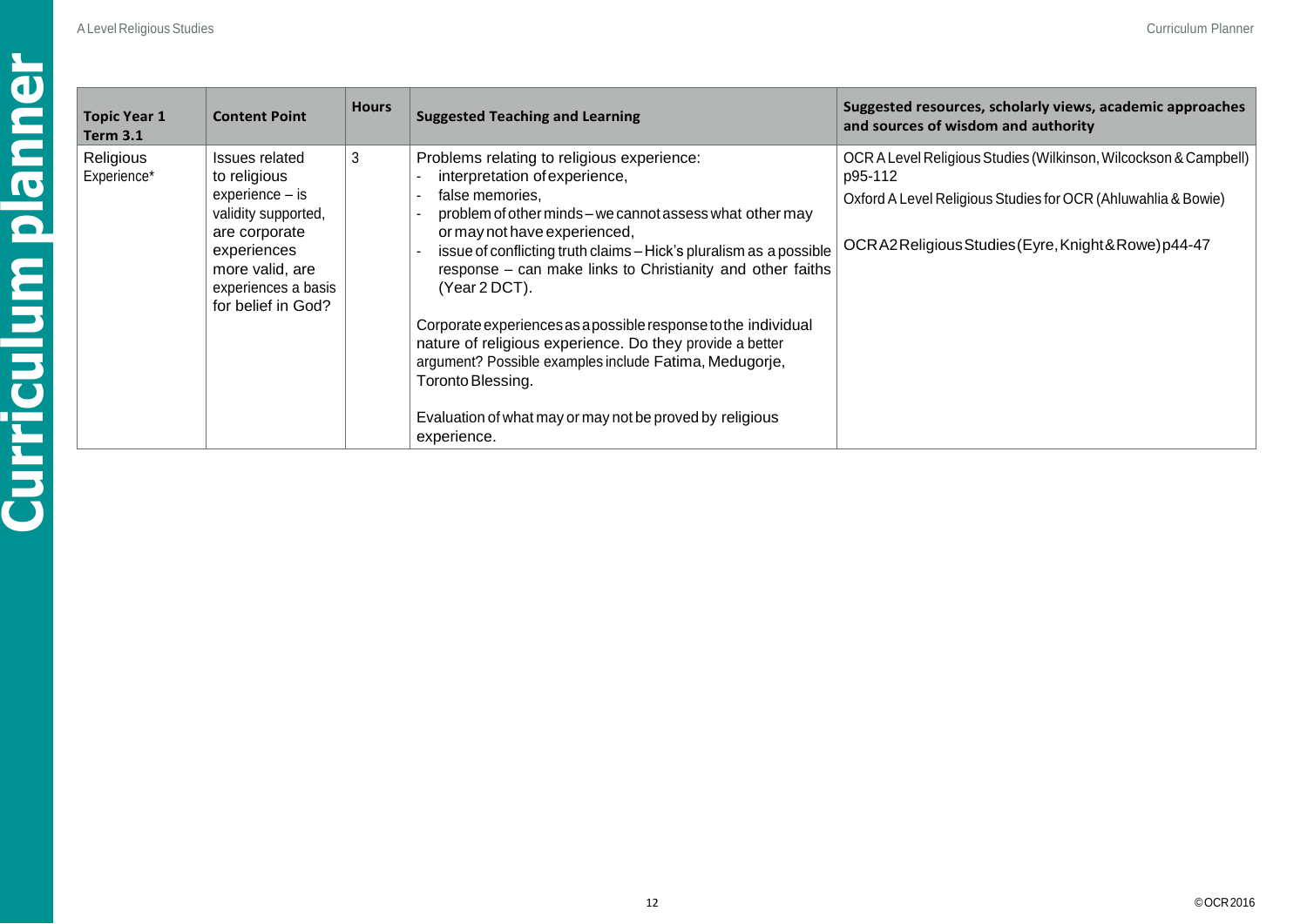| <b>Topic Year 2</b><br><b>Term 1.1</b> | <b>Content Point</b>                                                                                           | Approximate<br><b>Hours of teaching</b> | <b>Suggested Teaching and Learning</b>                                                                                                                                                                                                                                                                                                                                                                                                                                                                                                                                                                                                                                                                                                                            | Suggested resources, scholarly views, academic approaches<br>and sources of wisdom and authority                                                                                      |
|----------------------------------------|----------------------------------------------------------------------------------------------------------------|-----------------------------------------|-------------------------------------------------------------------------------------------------------------------------------------------------------------------------------------------------------------------------------------------------------------------------------------------------------------------------------------------------------------------------------------------------------------------------------------------------------------------------------------------------------------------------------------------------------------------------------------------------------------------------------------------------------------------------------------------------------------------------------------------------------------------|---------------------------------------------------------------------------------------------------------------------------------------------------------------------------------------|
| The nature or<br>attributes of God     | Understanding<br>of the attributes:<br>omnipotence,<br>Issues related to<br>understanding of<br>the attributes | $\overline{4}$                          | Overview of issues around the attributes of God<br>via analogy of jigsaw or suitcase. Initial definitions<br>of omnipotence, omniscience, omnibenevolence,<br>eternity and free will.<br>Puzzles and problems with the attributes of God and<br>possible approaches.<br>Different presentations of the idea of omnipotence:<br>the idea that God can do anything (as found in<br>Descartes),<br>that God can do anything that is logically possible<br>(Aquinas/Swinburne),<br>that omnipotence may be better understood as<br>almighty (Geach),<br>that God may choose to self-limit (Plantinga).<br>Aquinas' views on whether God can change the past<br>or whether God can sin as well as possible solutions to<br>the paradox of the stone could be explored. | OCR A2 Religious Studies (Eyre, Knight & Rowe) p 73, 76-77<br>Philosophy of Religion A2 (Wilkinson & Campbell)<br>Vardy, PThe Puzzle of Godcontains a good chapter on<br>omnipotence. |
|                                        |                                                                                                                |                                         | Consider coherence of different approaches to<br>omnipotence.                                                                                                                                                                                                                                                                                                                                                                                                                                                                                                                                                                                                                                                                                                     |                                                                                                                                                                                       |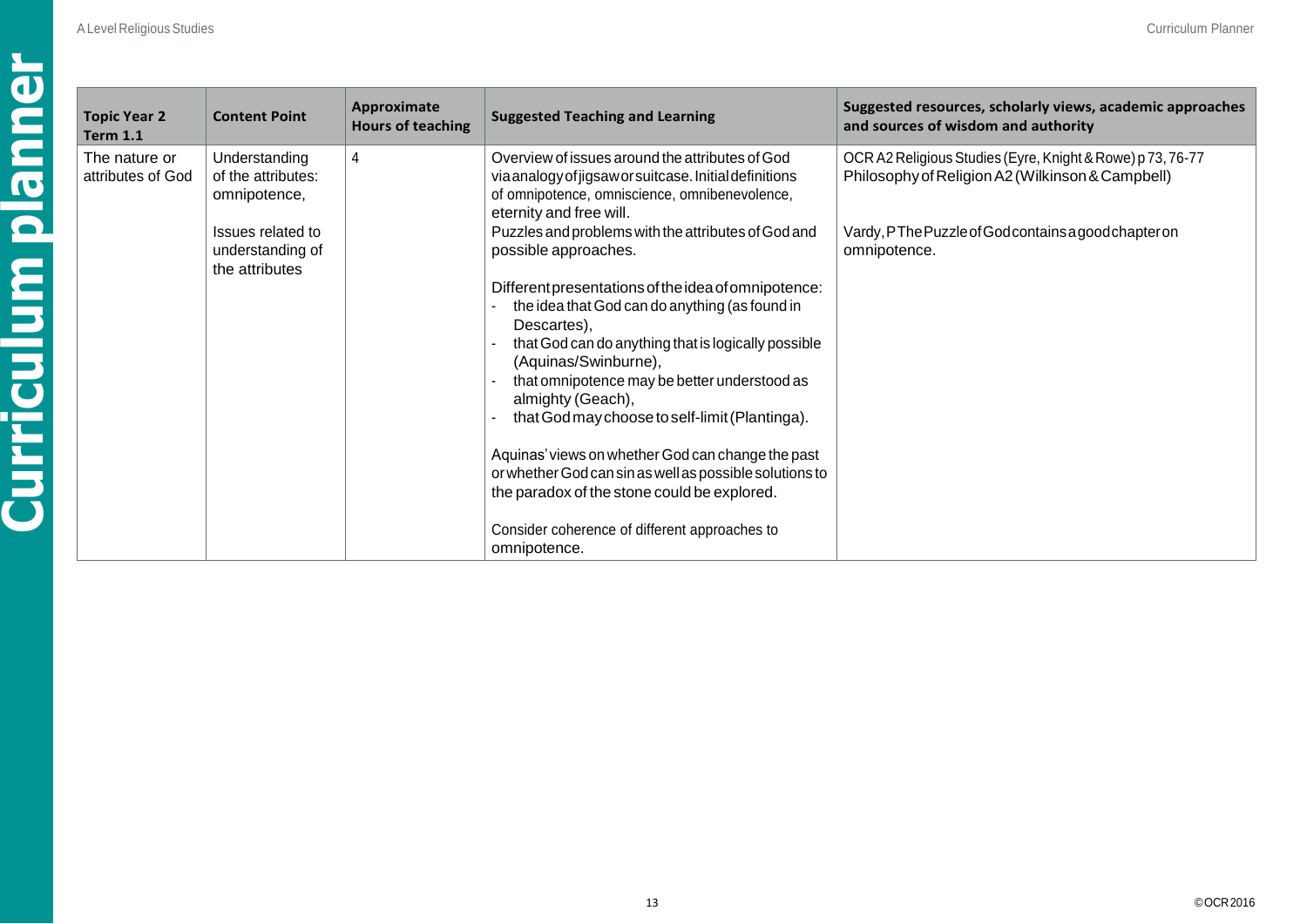| <b>Topic Year 2</b><br><b>Term 1.2</b> | <b>Content Point</b>                                                                                                                          | Approximate<br><b>Hours of teaching</b> | <b>Suggested Teaching and Learning</b>                                                                                                                                                                                                                                                                                                                                                                                                                                                                                                                                                                                                                                                                                                                                                                                                                                 | Suggested resources, scholarly views, academic approaches<br>and sources of wisdom and authority                                                                                                                                                       |
|----------------------------------------|-----------------------------------------------------------------------------------------------------------------------------------------------|-----------------------------------------|------------------------------------------------------------------------------------------------------------------------------------------------------------------------------------------------------------------------------------------------------------------------------------------------------------------------------------------------------------------------------------------------------------------------------------------------------------------------------------------------------------------------------------------------------------------------------------------------------------------------------------------------------------------------------------------------------------------------------------------------------------------------------------------------------------------------------------------------------------------------|--------------------------------------------------------------------------------------------------------------------------------------------------------------------------------------------------------------------------------------------------------|
| The nature or<br>attributes of God     | Understanding<br>of the attributes:<br>omniscience<br>eternity & free will.<br><b>Issues related to</b><br>understanding of<br>the attributes | 5                                       | Different understandings of the relationship between<br>God and time and their effect on the issue of<br>omniscience and free will.<br>Boethius' view that God is outside time and that all<br>events are simultaneously present hence known but<br>not foreknown. Consider whether this preserves free<br>will. What might the disadvantages be? Anselm's view<br>as an extension of this.<br>Swinburne's idea of God as in time-backwardly and<br>forwardly eternal. If free will is preserved what type of<br>free will is it: compatibilist and contracausal definitions<br>of free will.<br>The views of other thinkers who may sacrifice belief in<br>free will or soften the idea of God's omniscience e.g.)<br>Calvin and Process Theologians respectively.<br>Consider the success of the different solutions, to the<br>issues of omniscience and free will. | OCR A2 Religious Studies (Eyre, Knight & Rowe) p74-81<br>Philosophy of Religion A2 (Wilkinson & Campbell)<br>Boethius, Consolation of Philosophy Book V<br>http://www.exclassics.com/consol/consol.pdf<br>Swinburne, R The coherence of Theism Part II |
|                                        | Understanding<br>of the attributes:<br>omnibenevolence,<br>Issues related to                                                                  | 3                                       | Review Boethius-to what extent does he succeed<br>in establishing that God is just in rewarding and<br>punishing?<br>Resolving apparent conflicts in divine attributes-                                                                                                                                                                                                                                                                                                                                                                                                                                                                                                                                                                                                                                                                                                | OCR A2 Religious Studies (Eyre, Knight & Rowe) p80-83<br>Philosophy of Religion A2 (Wilkinson & Campbell)<br>Mackie, J The miracle of theism                                                                                                           |
|                                        | understanding of<br>the attributes                                                                                                            |                                         | e.g.) Mackie's view that God's omniscience further<br>complicates the problem of evil. Can God truly be just?<br>Consider solutions to issues presented by God's<br>benevolence.                                                                                                                                                                                                                                                                                                                                                                                                                                                                                                                                                                                                                                                                                       |                                                                                                                                                                                                                                                        |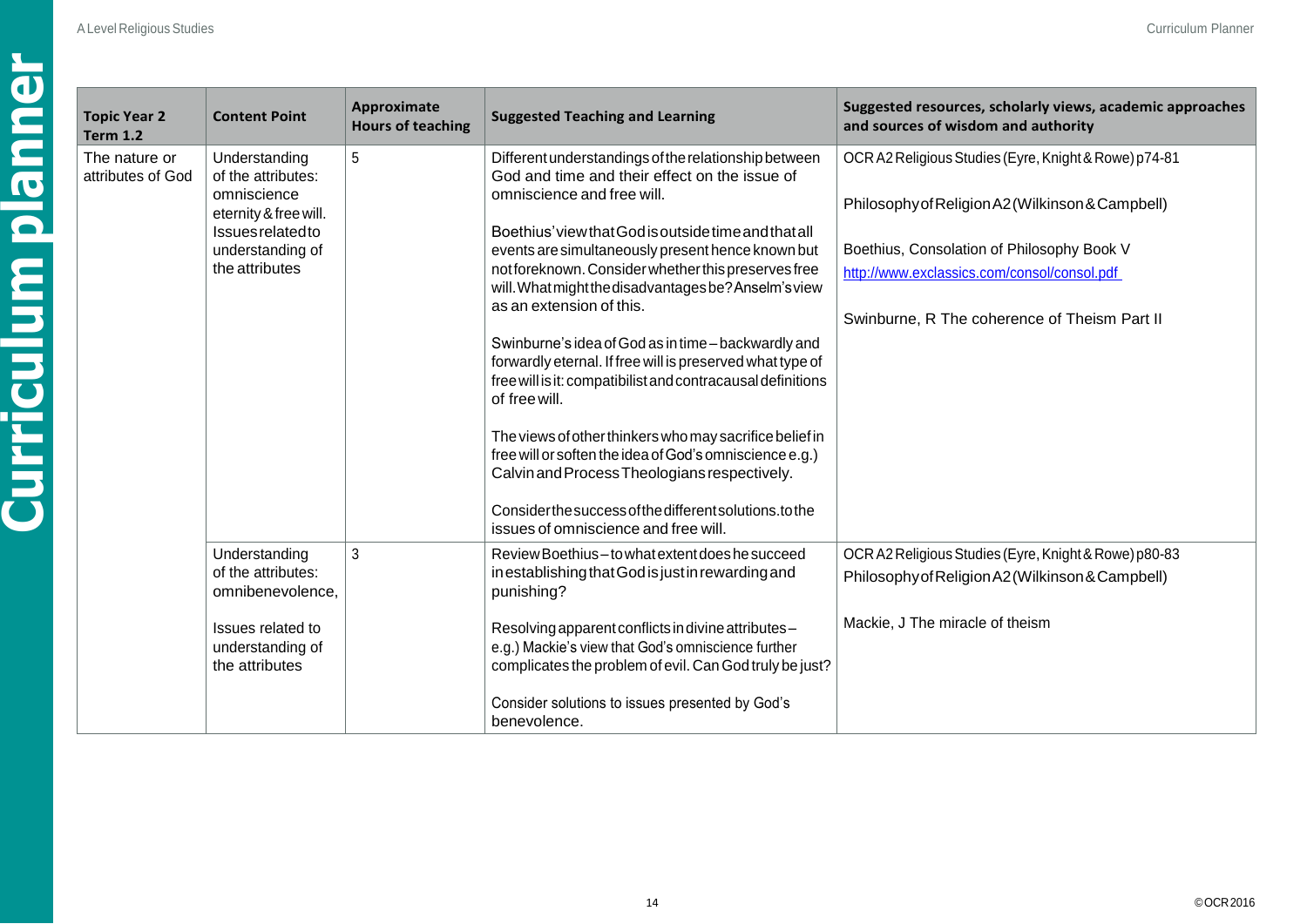| <b>Topic Year 2</b><br><b>Term 2.1</b>                            | <b>Content Point</b> | Approximate<br><b>Hours of teaching</b> | <b>Suggested Teaching and Learning</b>                                                                                                                                                                   | Suggested resources, scholarly views, academic approaches<br>and sources of wisdom and authority          |
|-------------------------------------------------------------------|----------------------|-----------------------------------------|----------------------------------------------------------------------------------------------------------------------------------------------------------------------------------------------------------|-----------------------------------------------------------------------------------------------------------|
| Religious<br>language:<br>Negative,<br>analogical, or<br>symbolic | The via Negativa     | 3                                       | The difficulty of describing God in human<br>language - univocal language with its tendency to<br>anthropomorphism, equivocal language with its<br>tendency towards mystery/agnosticism.                 | OCR A2 Religious Studies (Eyre, Knight & Rowe) p18-19<br>Philosophy of Religion A2 (Wilkinson & Campbell) |
|                                                                   |                      |                                         | Via Negativa accepts impossibility of description of<br>God-possible example include Maimonides and<br>Pseudo-Dionysius.                                                                                 | http://www.iep.utm.edu/rel-lang/                                                                          |
|                                                                   |                      |                                         | Difficulties of via negativa:<br>although preserving the mystery of God, is<br>anything actually known?<br>does not reflect what religious language is like.                                             |                                                                                                           |
|                                                                   | The Via positiva     | $\mathfrak{Z}$                          | Aquinas view that the way to avoid both errors is to<br>treat religious language as analogical.                                                                                                          | OCR A2 Religious Studies (Eyre, Knight & Rowe) p20-21                                                     |
|                                                                   |                      |                                         | The analogy of attribution – which Aquinas<br>illustrates by the example of the bulls urine.                                                                                                             | Philosophy of Religion A2 (Wilkinson & Campbell)                                                          |
|                                                                   |                      |                                         | The analogy of proper proportion. Hick's example<br>of the faithfulness of a dog may illustrate this.                                                                                                    | Aquinas on analogy<br>http://www.newadvent.org/summa/1013.htm#article10                                   |
|                                                                   |                      |                                         | Ramsey's view of models and qualifiers.<br>Challenges to analogy including:<br>Swinburne's view that Religious Language may be<br>univocal,<br>the difficulty of knowing how farto press the<br>analogy. | http://www.iep.utm.edu/rel-lang/                                                                          |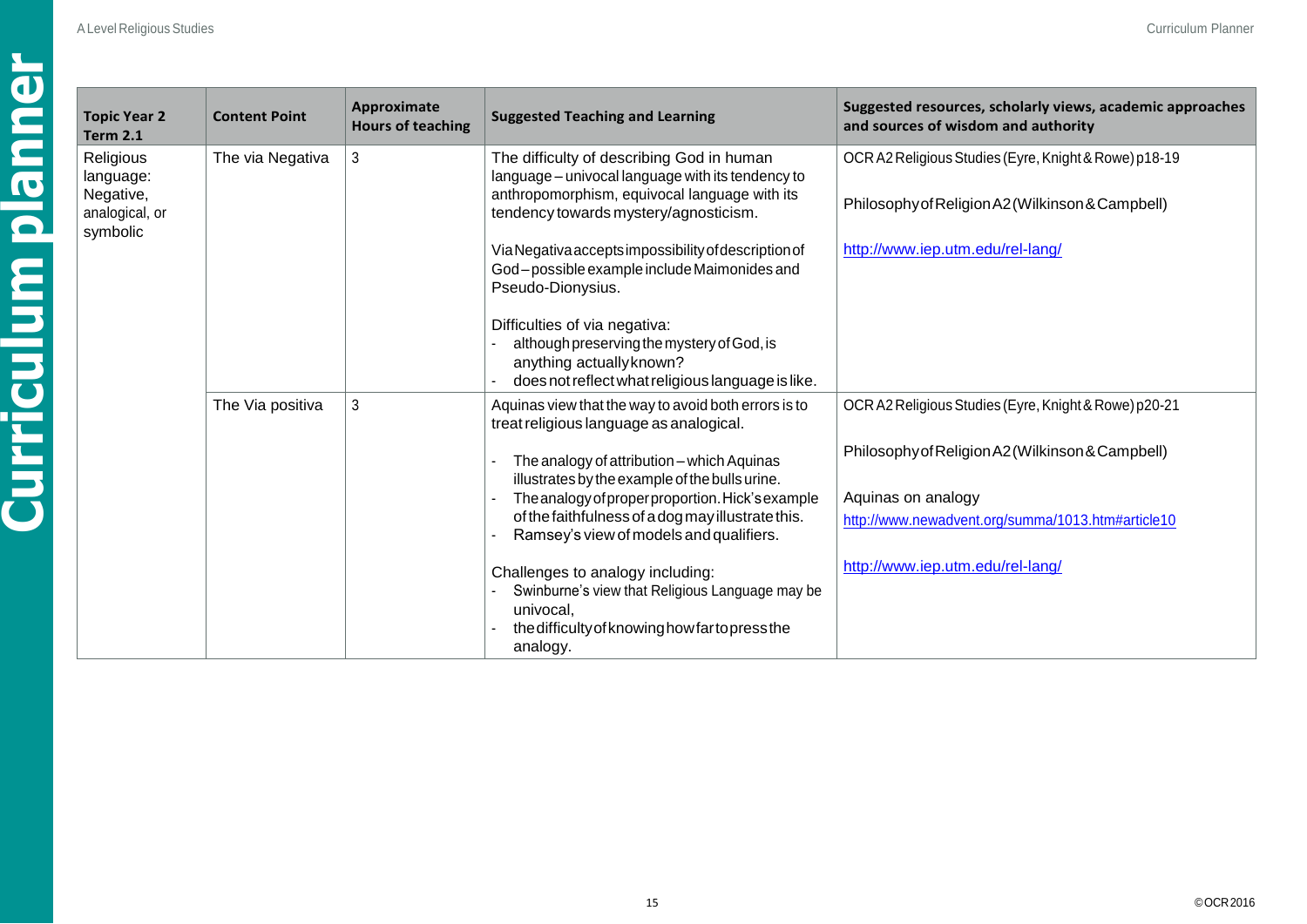| <b>Topic Year 2</b><br><b>Term 2.2</b>                                | <b>Content Point</b>      | <b>Approximate</b><br><b>Hours of teaching</b> | <b>Suggested Teaching and Learning</b>                                                                                                                                                                                                                                                                                                                                                                                                                                                                                                                                                                                                                                                                                                               | Suggested resources, scholarly views, academic approaches<br>and sources of wisdom and authority                                                                                                                                                                                                                                   |
|-----------------------------------------------------------------------|---------------------------|------------------------------------------------|------------------------------------------------------------------------------------------------------------------------------------------------------------------------------------------------------------------------------------------------------------------------------------------------------------------------------------------------------------------------------------------------------------------------------------------------------------------------------------------------------------------------------------------------------------------------------------------------------------------------------------------------------------------------------------------------------------------------------------------------------|------------------------------------------------------------------------------------------------------------------------------------------------------------------------------------------------------------------------------------------------------------------------------------------------------------------------------------|
| Religious<br>language:<br>Negative,<br>analogical, or<br>symbolic     | Symbol                    | $\mathbf{3}$                                   | Tillich's view that religious language is mainly<br>symbolic. The analogy with works of art in establishing<br>emotional connection and communicating deeply.<br>Tillich's view of symbols as cognitive as opposed to<br>others such as Ramsey who see symbol as non-<br>cognitive.<br>Issues with symbolic language:<br>are symbols arbitrary or agreed.?<br>can symbols change meaning over time?<br>is cognitive knowledge of God possible?<br>Comparison of approaches. Which if any are useful<br>in conveying understanding of God and theological<br>discussion?                                                                                                                                                                              | OCR A2 Religious Studies (Eyre, Knight & Rowe) p22-23<br>Philosophy of Religion A2 (Wilkinson & Campbell)<br>Tillich, P Dynamics of Faith part 3<br>http://www.iep.utm.edu/rel-lang/                                                                                                                                               |
| Twentieth century<br>perspectives and<br>philosophical<br>comparisons | <b>Logical Positivism</b> | $\mathbf{3}$                                   | The method of logical positivism:<br>the verification principle of the Vienna Circle<br>its subsequent improvement by AJ Ayer<br>the implication for religion and ethics (Possible link<br>to emotivism in meta ethics)<br>Examination of Ayer's view as found in 'God Talk is<br>evidently nonsense' and 'Language, truth and logic.'<br>Issues with the verification principle including:<br>discussion as whether it fails its own test,<br>whether universals are excluded,<br>whether the principle is too rigorous,<br>Hick's assertion that religious language can be<br>verified eschatologically - the parable of the<br>celestial city.<br>Is it correct to say that the verification principle renders<br>religious language meaningless? | OCR A2 Religious Studies (Eyre, Knight & Rowe) p11-15<br>Philosophy of Religion A2 (Wilkinson & Campbell)<br>Ayer, A J Language, Truth and Logic<br>Ayer A J 'God talk is evidently nonsense.' And<br>Swinburne, R'God talk is not evidently nonsense.' Both in Davies, B<br>(2000) Philosophy of Religion: a guide and anthology. |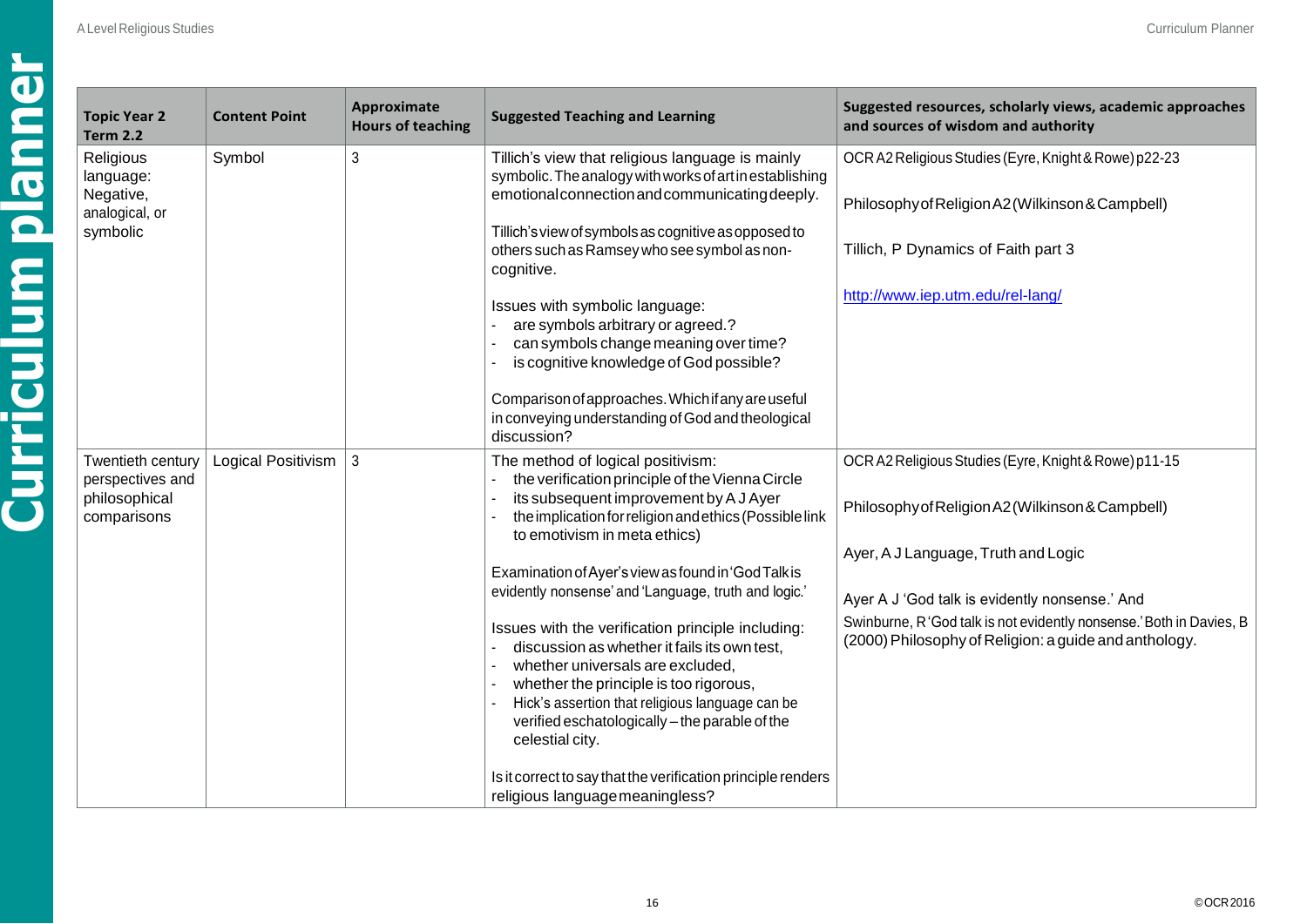|  | Topic Ye<br>Term 3.1                           |
|--|------------------------------------------------|
|  | Twentietl<br>perspecti<br>philosop<br>comparis |
|  |                                                |
|  |                                                |
|  |                                                |
|  |                                                |

| ar $2$                                  | <b>Content Point</b>                                                                                                                                   | Approximate<br><b>Hours of teaching</b> | <b>Suggested Teaching and Learning</b>                                                                                                                                                                                                                                                                                                                                                                                                                                                                                                                                                            | Suggested resources, scholarly views, academic approaches<br>and sources of wisdom and authority                                                          |
|-----------------------------------------|--------------------------------------------------------------------------------------------------------------------------------------------------------|-----------------------------------------|---------------------------------------------------------------------------------------------------------------------------------------------------------------------------------------------------------------------------------------------------------------------------------------------------------------------------------------------------------------------------------------------------------------------------------------------------------------------------------------------------------------------------------------------------------------------------------------------------|-----------------------------------------------------------------------------------------------------------------------------------------------------------|
| h century<br>tives and<br>hical<br>sons | Wittgenstein's views<br>on language games<br>and forms of life                                                                                         | $\vert 2 \vert$                         | The evolution of Wittgenstein's view on language from<br>the Tractatus to the later view of language games and<br>forms of life.<br>The idea that religious language is not cognitive yet is<br>meaningful to the participants.<br>Evaluation of Wittgenstein's approach:<br>Whilst avoiding the challenge of the verificationists,<br>personal meaning may be unsatisfactory for<br>religious believers who see themselves presenting                                                                                                                                                            | OCR A2 Religious Studies (Eyre, Knight & Rowe) p24-25<br>Philosophy of Religion A2 (Wilkinson & Campbell)<br>Wittgenstein, L Philosophical Investigations |
|                                         | The falsification<br>symposium                                                                                                                         | 3                                       | a truth claim.<br>Flew's challenge to religious language that the real<br>issue is that claims cannot be falsified. The link with<br>Popper's view of science and pseudo-science. Flew's<br>account of the garden.<br>Hare's response (influenced by Wittgenstein) that<br>religious belief is a blik-that Flew misunderstands the<br>nature of religious belief. The parable of the lunatic.<br>Mitchell's partisan - that religious belief can in theory<br>be falsified, the believer has a prior commitment and<br>may interpret evidence differently.<br>Evaluation of the respective views. | OCR A2 Religious Studies (Eyre, Knight & Rowe) p16-17<br>Philosophy of Religion A2 (Wilkinson & Campbell)                                                 |
|                                         | Comparison of<br>the approaches<br>of Aquinas and<br>Wittgenstein and<br>whether language<br>is to be understood<br>cognitively or non-<br>cognitively | $\overline{2}$                          | Aquinas as cognitive vs Wittgenstein as non-cognitive.<br>Respective application and interpretation of religious<br>texts.                                                                                                                                                                                                                                                                                                                                                                                                                                                                        | OCR A2 Religious Studies (Eyre, Knight & Rowe)<br>Philosophy of Religion A2 (Wilkinson & Campbell)                                                        |